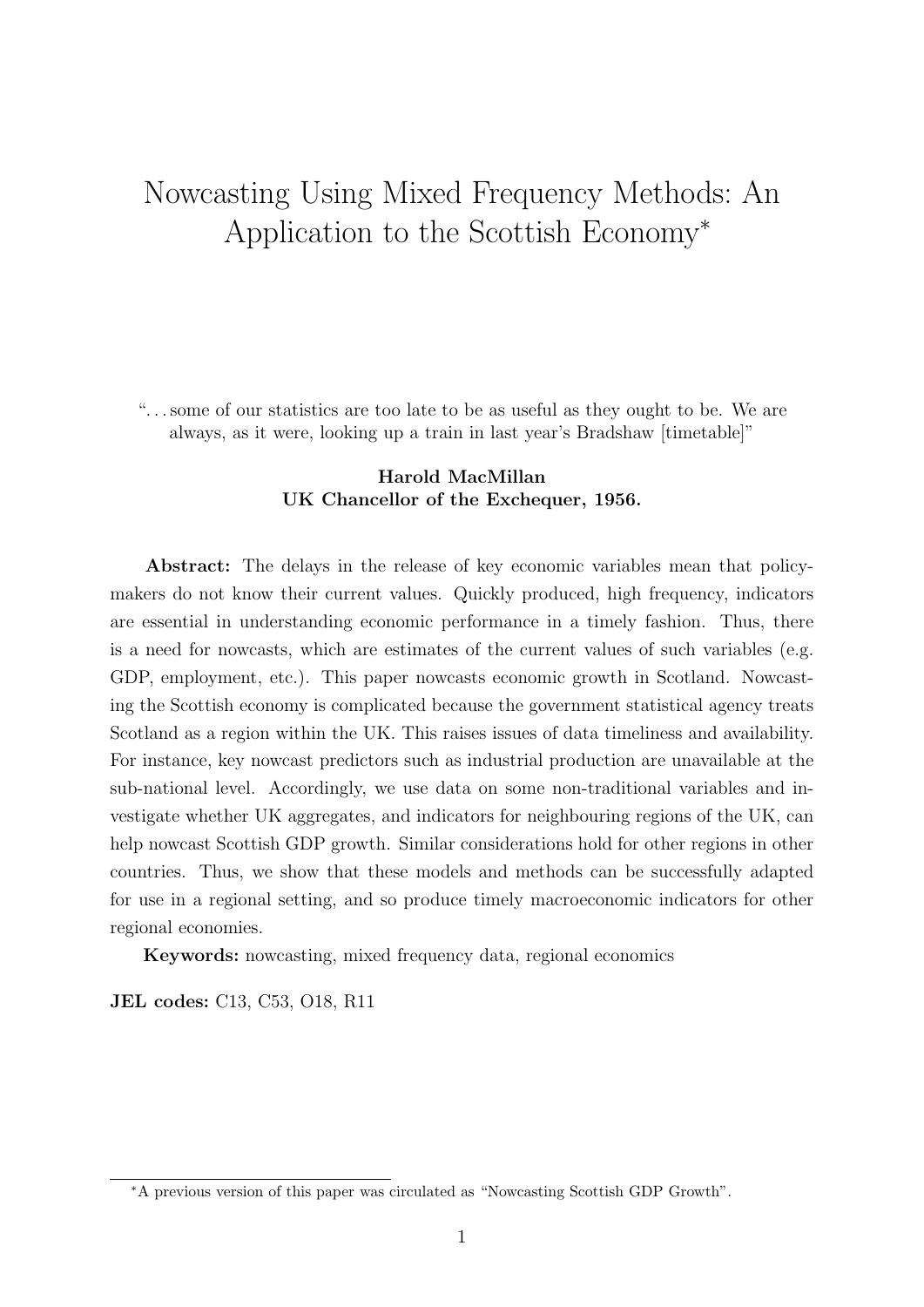### 1 Introduction

For some purposes, policymakers are interested in future values of macroeconomic variables and, thus, forecasting is an important activity. However, for other purposes, policymakers are interested in the values of macroeconomic variables now. For many variables (e.g. asset and commodity prices), obtaining current values of variables is trivial. But for other variables, and particularly for key economic variables such as GDP or employment, data must be collected and processed before release and, thus, the policymaker does not know their current values, in some cases for a substantial period of time. While timeliness can certainly be an issue at the national level, it is especially acute and problematic for sub-national data and sub-national policy making.

A good example of this difficulty is evident in Scotland, which is classified as a region within the UK according to the European Union's NUTS 1 classification scheme. The initial estimate of Scottish  $GDP<sup>1</sup>$  for the second quarter of 2014 was released on 19 October, 2014 (and even this initial estimate is liable to be revised in upcoming months). Thus, a policymaker in 2014Q2 did not know the current value of GDP when making decisions and would not find out what it was until 15 weeks after the end of the quarter. Such concerns motivate regional interest in the growing field of nowcasting: providing current estimates of key macroeconomic variables such as GDP.

Nowcasts of major macroeconomic aggregates are currently produced for many countries. For instance, the online nowcasting service (www.now-casting.com) produces nowcasts for the major OECD countries as well as Brazil and China. There are no nowcasts for Scottish GDP growth and very few for other sub-national regions. There is some work on developing indicators which can provide timely warnings of recession. For instance, Chung & Hewings (2014) develop an intuitive and timely measure of the probability that particular regional economies within the US will enter recession. These probabilities are contingent on the performance of the aggregate national economy, and in this sense includes the idea of regional economies being nested within national economies. Our work, in contrast, focuses on producing a timely point estimate of the quarterly change in economic activity at the regional level which may be a more useful measure to guide economic policymaking.

Generating nowcasts at the sub-national level raises its own particular issues. These include the reduced range of data series available about the regional economy and data

<sup>&</sup>lt;sup>1</sup>In fact, it is gross value added (GVA) which we nowcast, but we use the term GDP here for consistency with the national literature on nowcasting. GVA is one component of GDP. The Office of National Statistics describe the relationship between GVA and GDP as follows: "GVA (at current basic prices; available by industry only) plus taxes on products (available at whole economy level only) less subsidies on products (available at whole economy level only) equals GDP (at current market prices; available at whole economy level only)"http: //www.ons.gov.uk/ons/guide-method/method-quality/specific/economy/national-accounts/ gva/relationship-gva-and-gdp/gross-value-added-and-gross-domestic-product.html. GVA, and not GDP, is what is released for the UK Government Office Regions.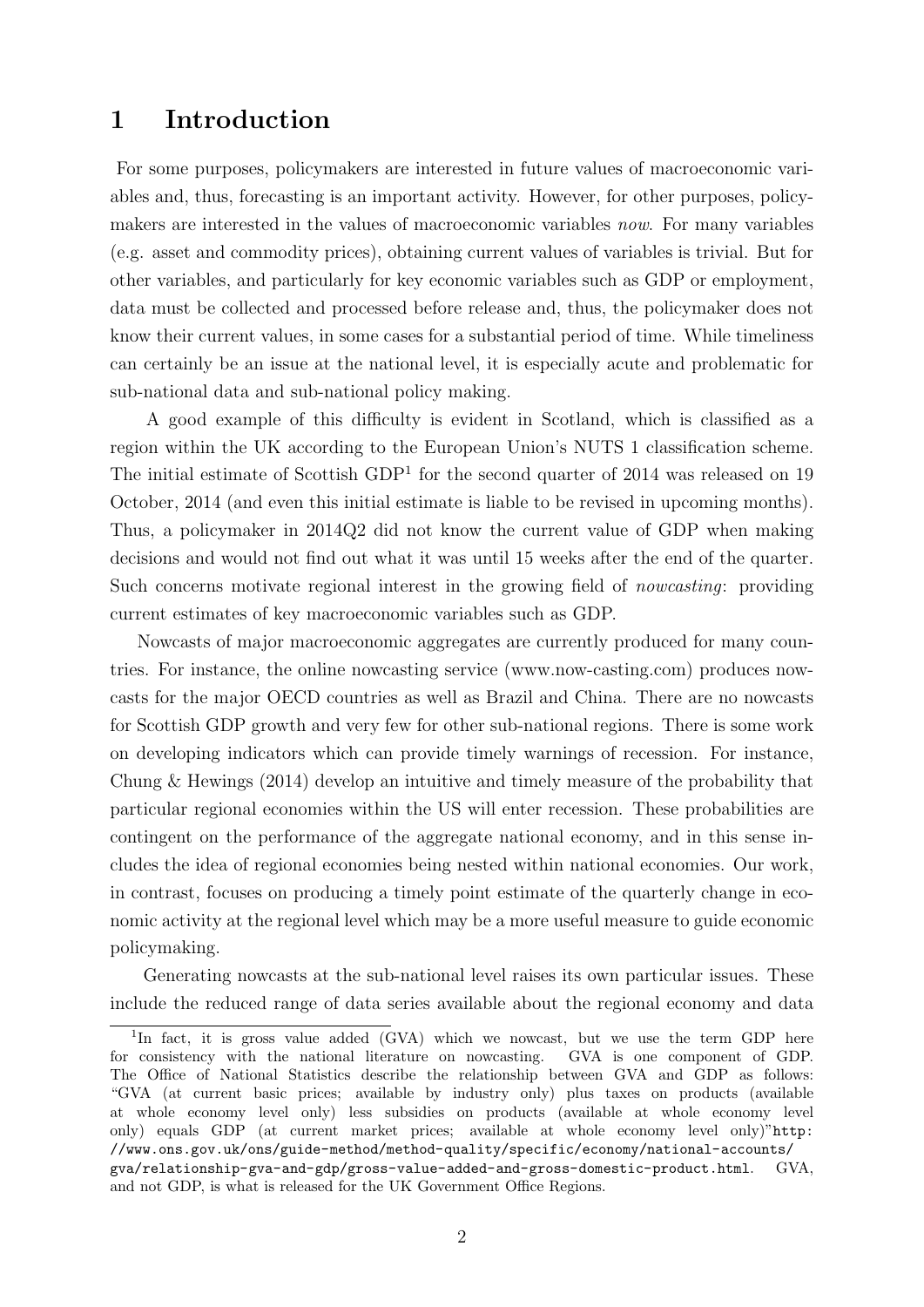being released in a less timely manner than at the national level. These issues are shared by many regions and sub-national entities. The most obvious of these is in the United States, where State level quarterly real personal income is released with a delay of around 3 months, while State level quarterly GDP is released with a lag of approximately 5 months from the end of the quarter<sup>2</sup>. The purpose of this paper is to try to tackle these issues in the context of implementing sub-national nowcasting models, and to illustrate their potential usefulness to policymakers. In order to do so, we develop a nowcasting model for Scotland and evaluate its performance. Using data from 1998<sup>3</sup> to 2014, we nowcast the growth in Scottish GDP in pseudo real-time. That is, we provide nowcasts at each point in time (say time  $\tau$ ) using the data available at time  $\tau$  and compare the nowcasts to the actual values for GDP growth in time  $\tau$  (which would not have been known until much later than time  $\tau$ ).

In this paper, we describe the methods we use to produce nowcasts and carry out the pseudo real-time nowcasting exercise. To achieve the former, this paper begins by surveying existing nowcasting methods. Subsequently, we describe the distinctive challenges which occur when nowcasting economic activity for a regional economy such as Scotland. These include the short time span for which data is available, the lack of many key variables commonly used in other nowcasting methods and the greater time delays in the release of data. We then discuss how we construct nowcasts in light of these challenges. The penultimate part of this paper contains the pseudo real-time forecasting exercise, with forecast evaluation measures, before we conclude this paper with reflections on how we might develop our methodology in future work.

# 2 Nowcasting: an overview

Several excellent surveys of nowcasting (or closely related topics such as short-term forecasting) have recently appeared. These include Banbura, Giannone and Reichlin (2011), Banbura, Giannone, Modugno and Reichlin (2013), Camacho, Perez-Quiros and Poncela (2013) and Foroni and Marcellino (2013). This section will first discuss the general issues that arise in constructing timely estimates of economic aggregates, before outlining in more detail the key methodological approaches which have been taken to construct nowcasts at the national level, which we extend to the regional case.

#### 2.1 Key issues

At the most general level, nowcasting techniques (like most forecasting methods) seek to find explanatory variables/predictors which are useful for predicting the dependent

<sup>&</sup>lt;sup>2</sup>This is clear from the schedule of data releases for the regional economic accounts, available here: https://www.bea.gov/newsreleases/news\_release\_sort\_regional.htm.

<sup>3</sup>Before 1998, quarterly Scottish GDP data is unavailable.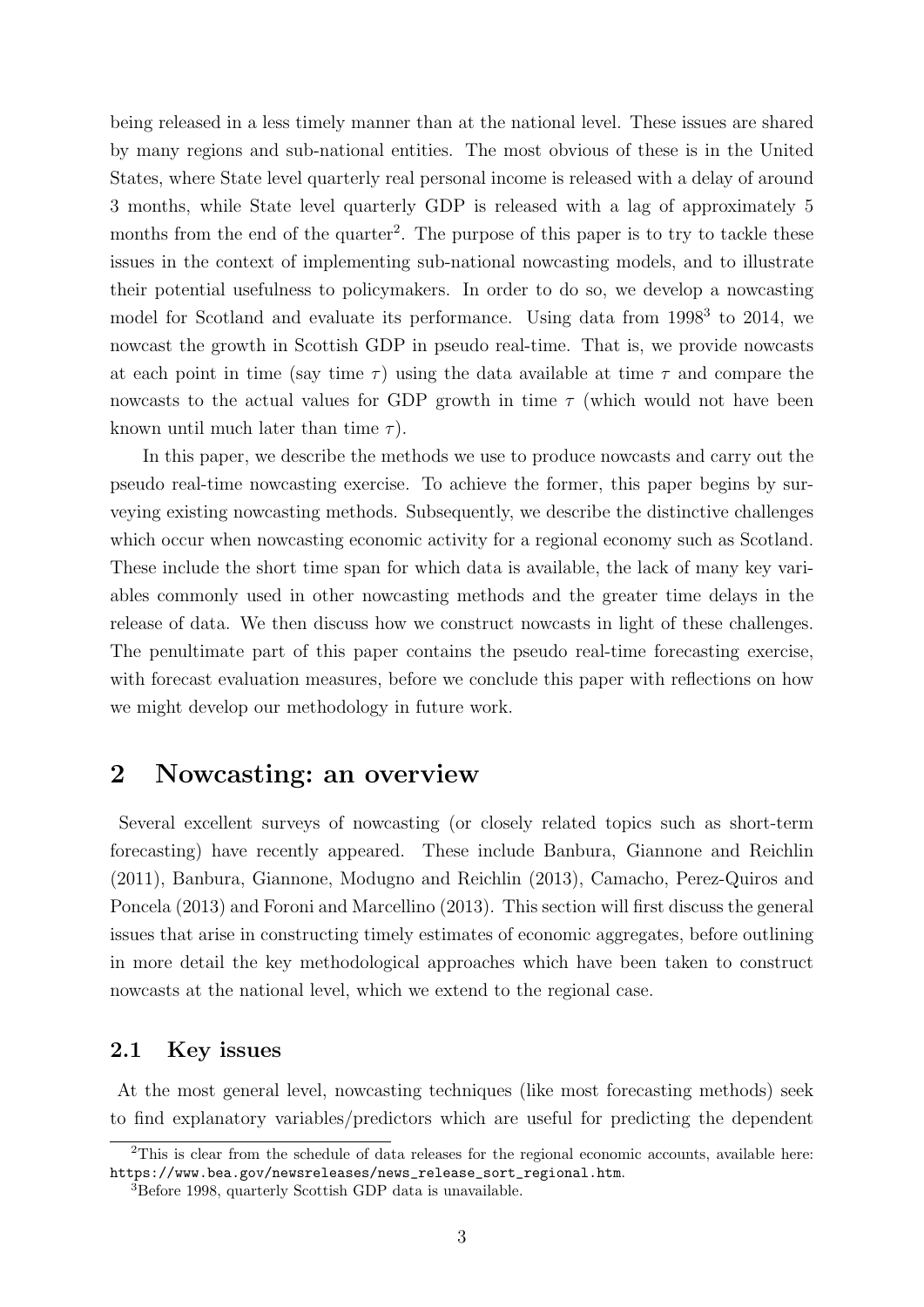variable to be nowcast. Nowcasts are based on an econometric model linking the predictors to the dependent variable. For GDP growth there are a myriad of such predictors. For instance, Banbura, Giannone, Modugno and Reichlin (2013) use 23 predictors in their nowcasting model of US GDP growth including both "hard" variables such as industrial production and "soft" variables such as surveys of businesses.

Important econometric issues arise when nowcasting because nowcasters want their predictors to be as timely as possible. For instance, when nowcasting Scottish 2014Q2 GDP growth, having a predictor for which data becomes available in May or June, 2014 is very useful. A predictor which is not available until October 2014 (when the initial estimate of Scottish 2014Q2 GDP is released) is virtually useless. Furthermore, nowcasters typically update their nowcasts throughout the quarter as new information becomes available. The desire for timeliness and frequent updating of nowcasts leads to two econometric issues which are treated in different ways by the different nowcasting approaches. These are: i) the dependent and explanatory variables have different frequencies and ii) the nowcaster's data set typically has a "ragged edge".

The mixed frequency issue arises since GDP is observed quarterly whereas many potential predictors for GDP e.g. industrial production, some labour force statistics and Purchasing Managers' Indices (PMIs) are available monthly. In this paper, we will use MIDAS methods (described below) to address the mixed frequency issue, but several other methods exist (see, in particular, Foroni and Marcellino (2013) for a survey of the various econometric methods used with mixed frequency data).

The ragged edge problem refers to the fact that the variables in the nowcaster's data set typically have different release dates and, thus, at the end of the sample missing observations will exist for some of them. Consider, for instance, nowcasting 2014Q2 Scottish GDP growth at the end of July 2014. By this time, the value of June's Bank of Scotland's PMI was released and the nowcaster would wish to update the 2014Q2 nowcast. But data on UK exports and imports for June will not be released until mid-August. Again, there are several ways of addressing this ragged edge problem, and these are surveyed in the papers cited earlier, but we will address them using MIDAS methods as detailed later in this paper.

A final data issue worth noting, of relevance to both forecasters and nowcasters working in real time, is that GDP is revised over time as new information is collected, leading to different vintages of data (i.e. the first vintage of GDP data is the initial release 15 weeks after the end of the quarter, the second vintage follows a quarter after that, etc.). For instance, the initial estimate of 2012 Q3 Scottish GDP growth was 0.6%, but three months later this was revised to 0.4%, later revisions occurred such that at present GDP growth in this quarter is estimated as 0.1%. In the present paper, our pseudo real-time nowcasting exercise does not address this issue since we use final vintage data.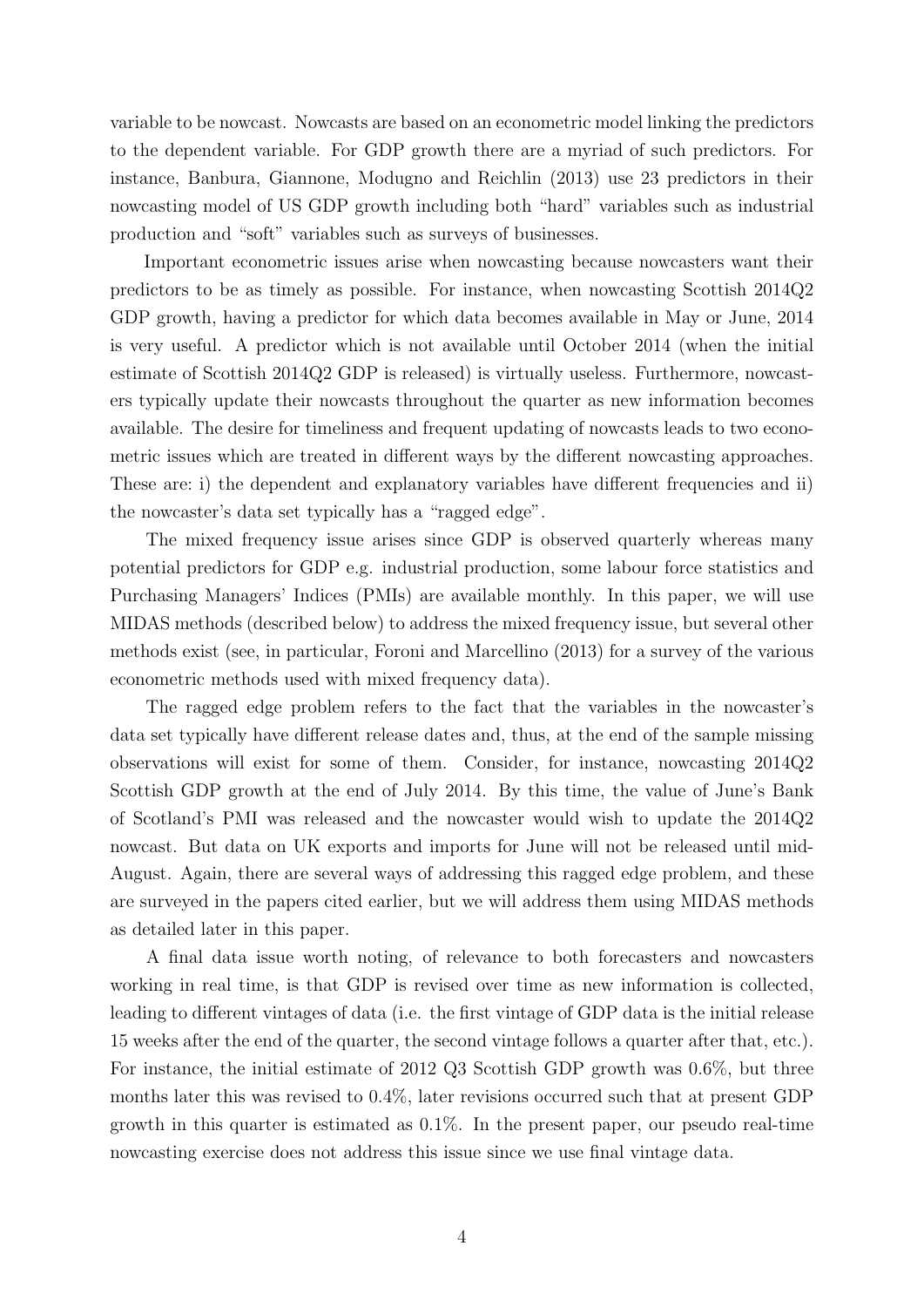#### 2.2 Competing nowcasting approaches

This section provides a brief overview of three competing methods of producing nowcasts; and hence overcoming the mixed frequency and jagged edge issues in nowcasting which were discussed in the previous section. A reader in search of more details should refer to the survey papers cited at the beginning of the preceding sub-section. Here we outline the general concepts underlying nowcasting before describing the particular set of methods that we use in this paper in section 2.3. We use notation where  $y_{t_Q}$  is the quarterly variable we are interested in nowcasting (in our case GDP growth) for  $t_Q = 1, \ldots, T_Q$  quarters and  $X_{t_M}$  is a monthly predictor for  $t_M = 1, ..., T_M$ .

One way of over-coming the frequency mismatch between dependent variable and predictor, would be to transform the higher frequency explanatory variables to the lower frequency. For the case of monthly and quarterly variables, this would mean creating:

$$
X_{t_Q}^Q = \frac{X_{3(t_Q-1)+1} + X_{3(t_Q-1)+2} + X_{3(t_Q-1)+3}}{3}
$$

and then using a standard regression model:

$$
Y_{t_Q} = \alpha + \beta X_{t_Q}^Q + \varepsilon_t.
$$

Such an approach, which underlies bridge sampling methods, can be thought of as taking an average of recent values of the monthly variables and using the result as a predictor. An example of this would be creating a quarterly Purchasing Managers' Index (PMI) variable by averaging across the three monthly values of the PMI and then using this average to nowcast quarterly GDP. It is this approach that is taken by Smith (2013) who uses univariate autoregressive forecasting models to 'fill in the gaps' caused by the jagged edge, before applying a bridging equation approach to transform the higher frequency data into explanatory variables to be used in a regression involving the lower frequency dependent variable being nowcast.

This is a simple and easily implemented approach, but at the cost of losing potentially useful information. By taking a simple average, recent and past values are weighted equally (possibly an undesirable feature, since we may want to weight recent values more heavily) and the impact of a single good (or bad) month in the quarter can be ameliorated. While bridging approaches provide an intuitive and straightforward solution to the difficulties posed by mixed frequency data, in recent years more complex models have been developed with an aim to improve nowcast accuracy.

Factor models are a major alternative to bridging equations. Factor methods take a large number of explanatory variables and extract a small number of variables called factors which contain most of the information in the explanatory variables. These factors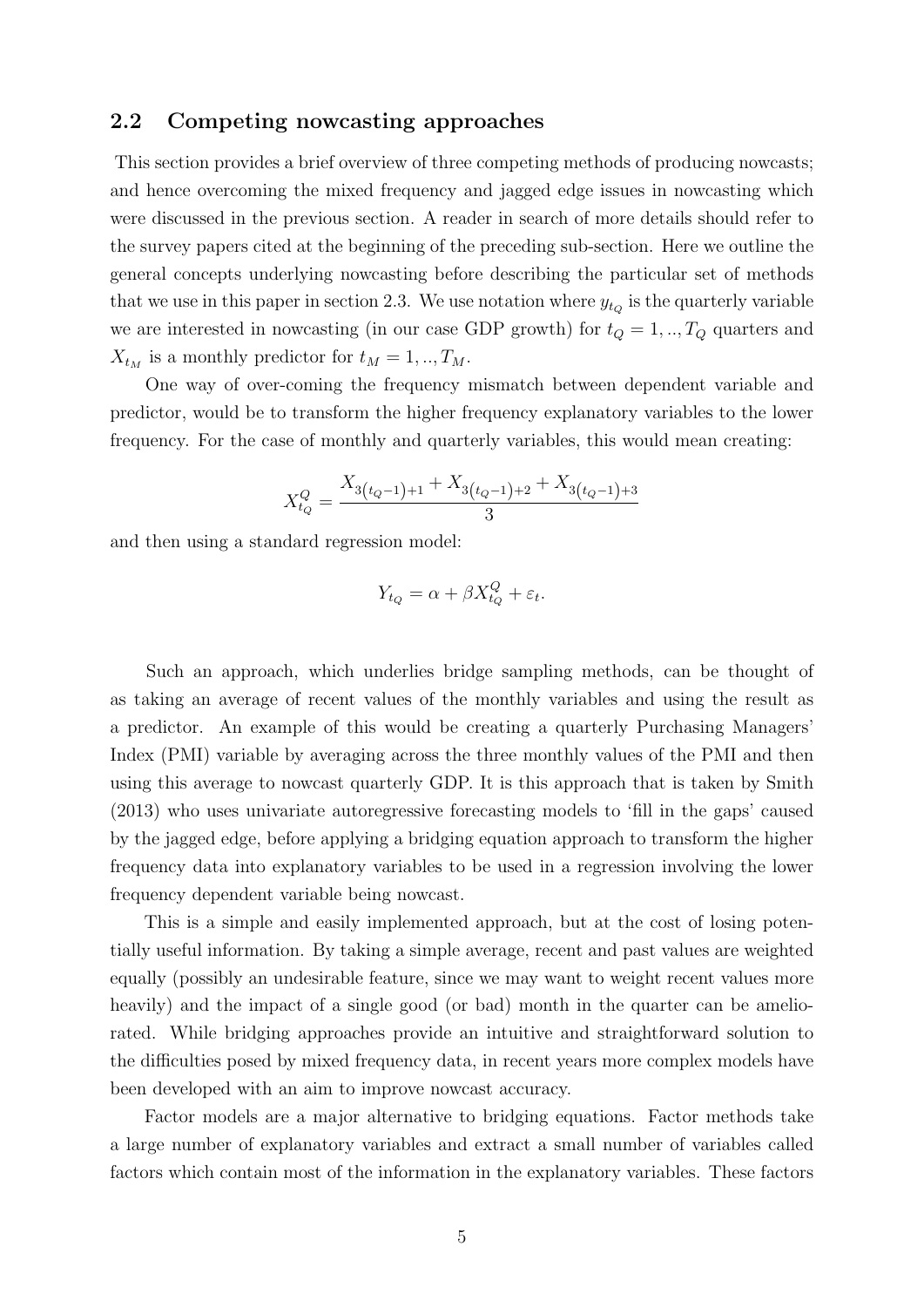can then be used in the nowcasting regression. The methods developed in Giannone et al (2008) allow for the factors to be at a higher frequency than the lower frequency variable being nowcast. Thus, this approach also deals with both of the issues identified earlier.

The third main alternative, and the one we use in this paper, is MIxed DAta Sampling (MIDAS). This is also a regression-based method, initially introduced by Ghysels (2004). We will explain MIDAS in more detail in the next section. But, before doing so, we note here that it addresses both of the issues raised above. Under MIDAS, no forecasting of missing values is necessary (so the first difficulty noted above disappears) and the models are set up (as the name suggests) to deal with mixed frequency data (addressing the second issue raised above).

Within the MIDAS approach there are a number of different specifications that are possible, and a literature has built up which walks the reader through these. It is worth noting that much of the MIDAS literature is focussed on using very high frequency explanatory variables (e.g. daily financial data) to forecast a monthly or quarterly dependent variable. In such a case, if the researcher uses each daily observation as an explanatory variable in a regression, then the number of explanatory variables can be enormous. This creates econometric problems which MIDAS surmounts by placing restrictions on the coefficients. The different MIDAS specifications arise from the nature of these restrictions.

Below we will discuss the practical details of using MIDAS methods. For the reader interested in the econometric theory, Andreou, Ghysels and Kourtellos (2013) is a recent survey. Much pioneering work in the field was done by Eric Ghysels in several papers including Ghysels, Sinko and Valkanov (2007). Bai, Ghysels and Wright (2013) shows the close relationship between MIDAS methods and the factor methods used by nowcasters such as Giannone, Reichlin and Small (2008). The next section provides a more in-depth treatment and explanation of the MIDAS methods that we use in this paper.

#### 2.3 MIDAS

GDP data (and some of the predictors we use) are available at quarterly intervals, whereas most of our predictors are available at monthly intervals.<sup>4</sup> One thing that can be done to address some of the criticisms of bridge equation modelling, outlined earlier, is to allow for unequal weights so as to have more recent data receive more weight than data from the more distant past.<sup>5</sup> This suggests working with a regression model of the form:

<sup>&</sup>lt;sup>4</sup>We are focussed on providing monthly updates of our nowcasts and, hence, work at this frequency in this paper. Some nowcasters work at the daily frequency, providing daily nowcasts so that, e.g., on 13 January, 2014, when the value of December's Bank of Scotland's PMI was released, the nowcast of GDP could be updated on 13 or 14 January. Given we are updating nowcasts monthly, we would use this PMI release in our 1 February nowcast and treat all of our predictors as though they are end of month values.

<sup>5</sup>Andreou, Ghysels and Kourtellos (2013) also show some econometric problems of the equal weight specification used in bridge sampling, including the potential for asymptotic bias or inefficiency.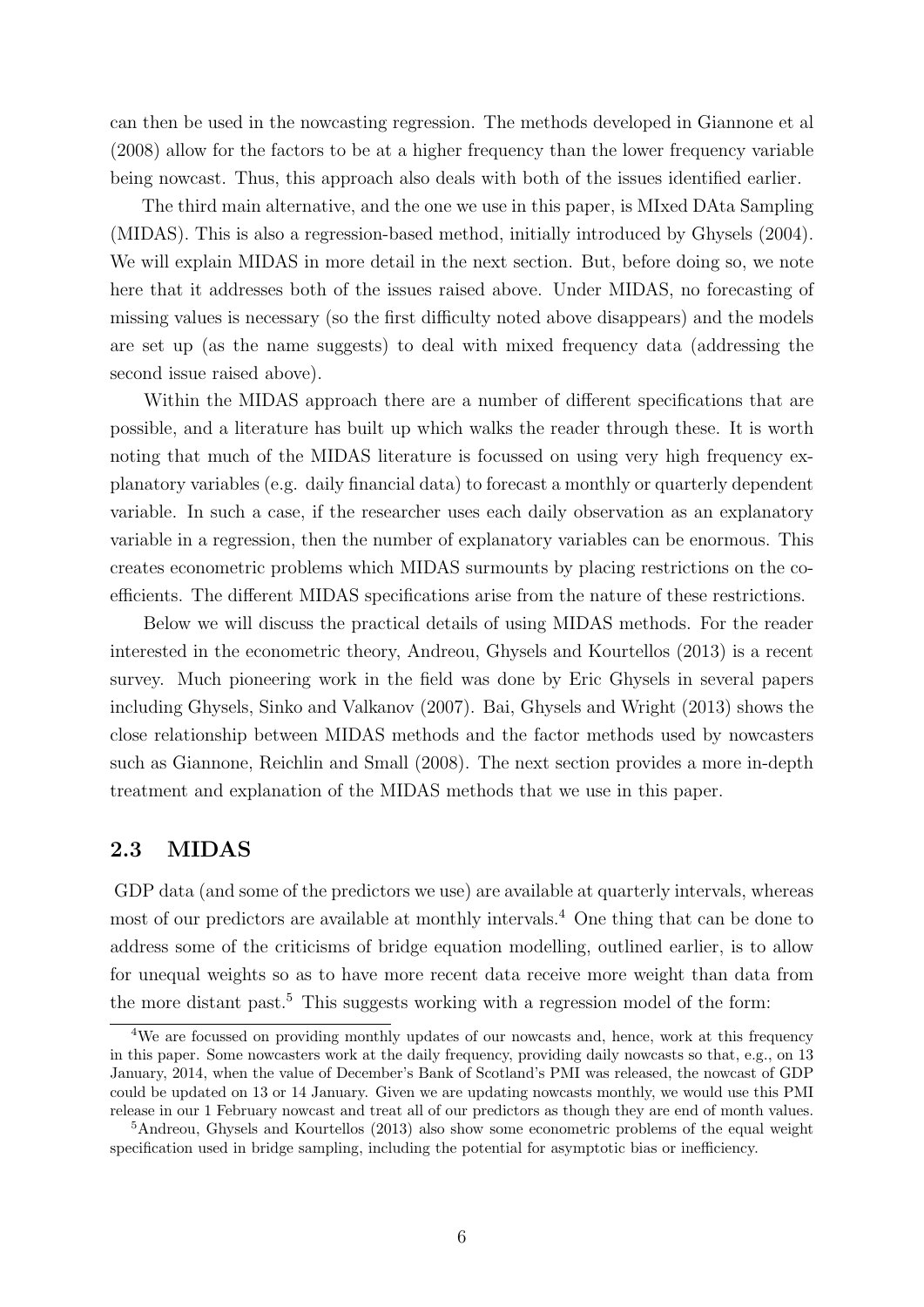$$
y_{t_Q} = \alpha + \beta \sum_{j=0}^{p_{M-1}} w_j X_{3t_Q - j} + \varepsilon_t,
$$
 (1)

where the weights,  $w_j$ , sum to one and depend on unknown parameters which are estimated from the data and  $p_M$  are the number of monthly lags. This is a MIDAS model. Non-linear least squares can be used to estimate a MIDAS model.

Given the importance of timing issues in nowcasting, we elaborate on what exactly MIDAS nowcasts involve for the Scottish case. Note that, for any quarter's GDP growth, there are several nowcasts of interest. In our empirical work, we produce five nowcasts. Consider, for instance, GDP growth in 2014Q2. During this quarter, we do not know its value and, thus, nowcasts made on 1 May and 1 June, 2014 will be needed. But the initial estimate of GDP growth in 2014Q2 will not be released until mid October and, hence, nowcasts<sup>6</sup> made on 1 July, 1 August and 1 September, 2014 are also required. These nowcasts can be produced using a slight alteration to  $(1)$  by introducing an index h to denote these five nowcasts through the following specification:

$$
y_{t_Q} = \alpha + \beta \sum_{j=0}^{p_M - 1} w_j X_{3t_Q - j - h} + \varepsilon_t.
$$
 (2)

To understand the properties of this specification, we will continue using 2014Q2 as an example. If  $h = 0$ , then the explanatory variables are all dated June 2014 (or earlier). Given a one month delay in releasing data on the explanatory variables, this data would be available by the end of July 2014. Thus, nowcasts of 2014Q2 GDP growth made on 1 August, 2014 can be obtained by setting  $h = 0$ . By similar reasoning, setting  $h = 1$ produces nowcasts using explanatory variables dated May 2014 which come available during June. This is what we would want when making nowcasts on 1 July, 2014, etc. We can even set h to be a negative number. This is called MIDAS with leads. Setting  $h = -2, -1, 0, 1, 2$  will produce the five nowcasts referred to at the beginning of this paragraph.

Another issue that we need to address is the role played by lags of the dependent variable. That is, it is common, even after controlling for explanatory variables, for macroeconomic aggregates such as GDP growth to exhibit autocorrelation. Thus, including lags of the dependent variable has the potential to improve nowcast performance. This can easily be accommodated by adding lags of the dependent variable to the MIDAS model:

$$
y_{t_Q} = \alpha + \sum_{j=1}^{q} \rho_j y_{t_Q - j} + \beta \sum_{j=0}^{p_M - 1} w_j X_{3t_Q - j - h} + \varepsilon_t.
$$
 (3)

This is what we do in this paper. However, we have to be careful since Scottish GDP figures are released with around a 15 week delay. Consider, again, the five nowcasts of

 ${}^{6}$ One could call these "backcasts" instead of nowcasts.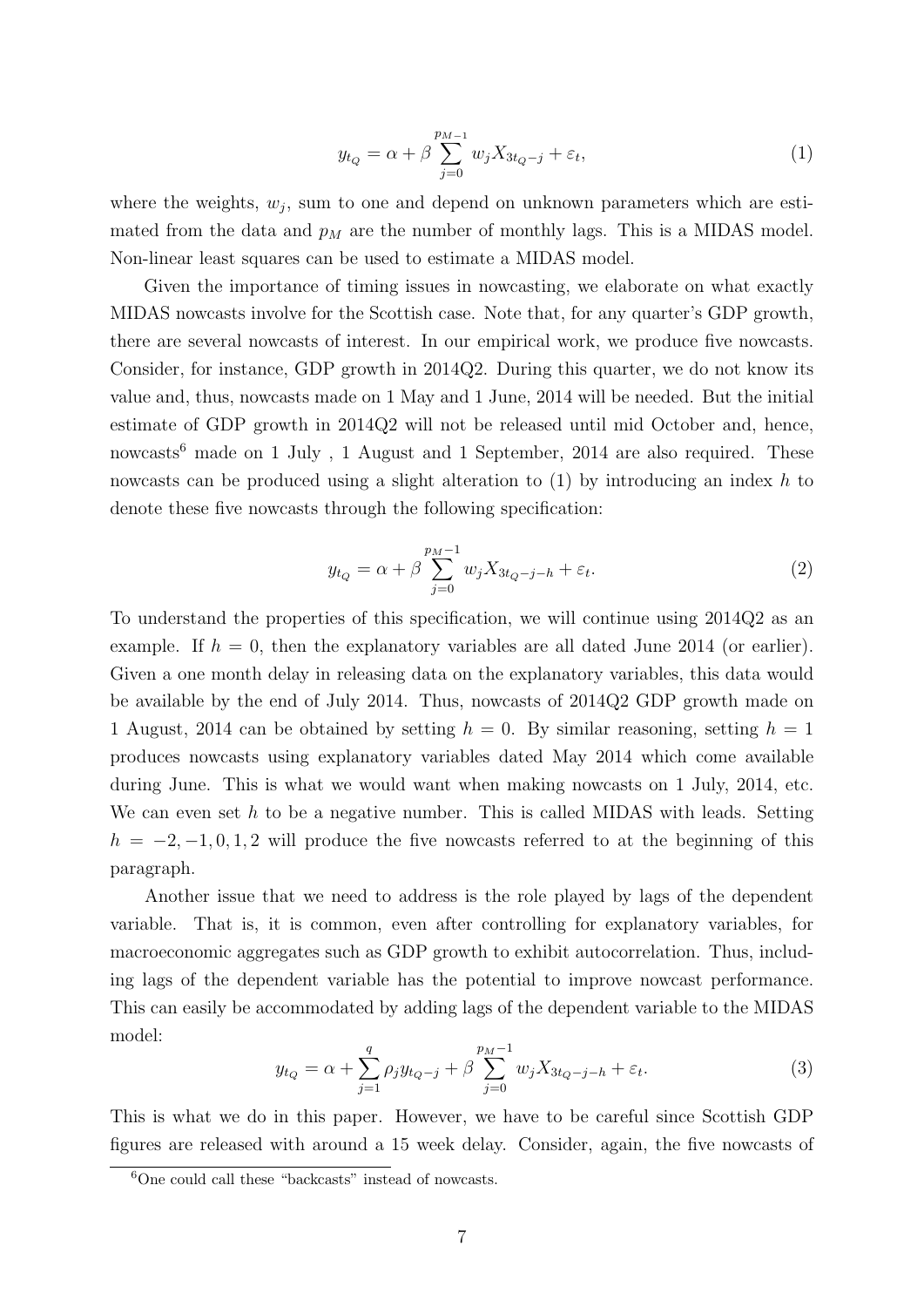2014Q2 GDP growth obtained by setting  $h = -2, -1, 0, 1, 2$  in (3). For the first three (made on 1 May, 1 June and 1 July 2014), the initial release of 2014Q1 GDP figures would not be available. Thus, we would not yet know what  $y_{t_Q-1}$  is and it cannot be used as a predictor. Accordingly, the lags must begin with  $y_{t_0-2}$  (or, equivalently, we must set  $\rho_1 = 0$  in (3) for the first three out of the five nowcasts). Table 1 summarizes the timing of the data<sup>7</sup> for each of our nowcasts.

MIDAS is commonly used with financial data where daily data is used to forecast monthly or quarterly variables. In such a case, parsimony is a major concern since there can be so many weights to estimate. That is, instead of our three months in a quarter (leading to three weights in the case where we lag variables up to a quarter), there are 31 days in a month and 122 days in a quarter. This has led to wide range of distributed lag specifications being proposed. However, for our relatively parsimonious case, we do not consider such specifications but, instead, work with the unrestricted MIDAS specification of Foroni, Marcellino and Schumacher (2013). Foroni, Marcellino and Schumacher (2013) show that U-MIDAS performs better than other MIDAS specifications for this type of mixed data sampling. The interested reader is referred to, e.g., Andreou, Ghysels and Kourtellos (2013) for a discussion of other specifications.

#### 2.4 Parsimony and Model Combination

Our previous discussion is all framed in terms of the basic MIDAS model involving a single high frequency explanatory variables. However, in many applications, including the present one, we will have many explanatory variables. In our case, we have 40. Given that our data span is very short, beginning in 1998Q1, simply including all of them would lead to a very non-parsimonious model. There are several methods that could be used to deal with this problem. In this paper, we adopt Bayesian model averaging  $(BMA)$  methods. That is, we use a model space involving 40 models, each with a single high frequency predictor and produce nowcasts which average over all these small (parsimonious) models. A similar strategy is used in Mazzi, Mitchell and Montana (2014).

Bayesian statistics provides a formal methodological justification of this approach. Let  $M_r$  for  $r = 1, \dots, R$  denotes R different models. The Bayesian treats models as random variables and posterior model probabilities,  $p(M_r|y)$  can be obtained for each. If  $y^*$  is a nowcast, then the rules of probability imply:

$$
p(y^*|y) = \sum_{r=1}^{R} p(y^*|y, M_r) p(M_r|y).
$$
 (4)

Thus, the posterior for  $y^*$  is the average of its posterior in each individual model with

<sup>7</sup>This timing is relevant for monthly variables which are released within a month. As noted in the appendix, a small number of our variables are released with a delay of more than a month and, for these, the timing convention is adjusted appropriately.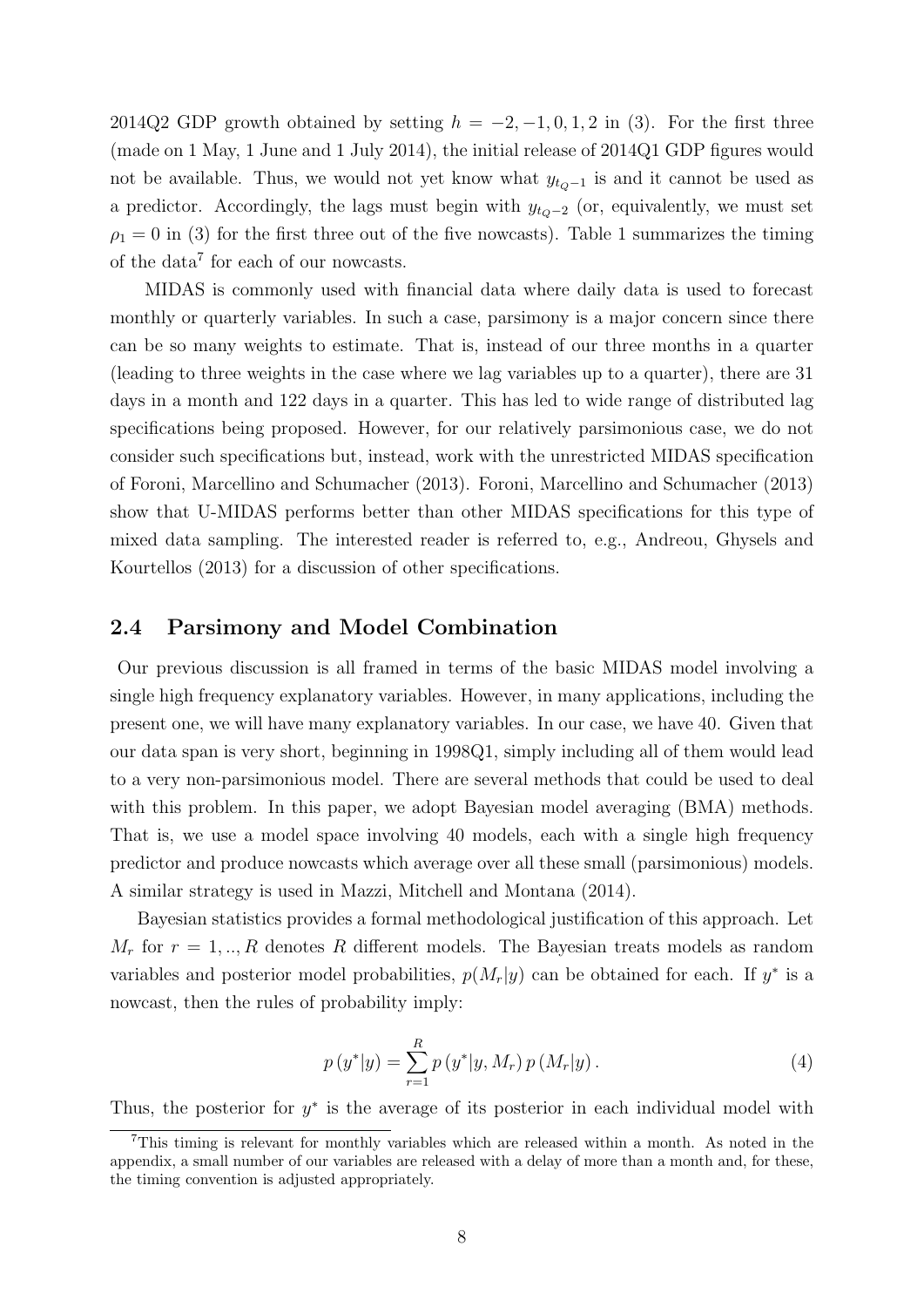weights proportional to  $p(M_r|y)$ . Note that such a strategy allows for a formal treatment of model uncertainty.

Conventional BMA methods use posterior model probabilities which are proportional to marginal likelihoods as weights. Since the Bayesian Information Criterion (BIC) is asymptotically equivalent to the log of the marginal likelihood, one approach we adopt is to construct weights using BIC. However, we also consider alternative weighting schemes. In particular, if we have N models and  $p_{it}$  is the weight attached to model i at time t for  $i = 1, ..., R$ , then we considered:

• Equal weights:

$$
p_{it} = \frac{1}{R}
$$

• BIC based weights:

$$
p_{it} = \frac{\exp(BIC_{it})}{\sum_{j=1}^{R} \exp(BIC_{jt})}
$$

• MSFE based weights:

$$
p_{it} = \frac{(MSFE_{it})^{-1}}{\sum_{j=1}^{R} (MSFE_{jt})^{-1}}.
$$

In these weights  $BIC_{it}$  stands for Bayesian information criterion of model i at time t and MSFE is mean squared forecast error. Both are calculated using the data available at time t. MSFE is a measure of forecast performance, so using MSFE based weights results in more weight being put on models which have forecast well in the past.

Having identified the key contributions in the literature, outlined what nowcasting involves, and how we tailor the empirical specification that exist in the literature to our application nowcasting Scottish GDP, the next section outlines the data that we will use to produce our nowcasts for Scotland, which are presented in the section after.

### 3 Nowcasting in Scotland

For the reasons outlined in Section 2.1, the goal of the nowcaster is to find variables which: i) help predict GDP growth, ii) are timely and iii) are updated frequently (e.g. at a monthly frequency). Typically, this has led researchers to use a variety of hard and soft predictors. Industrial production (and its components) is commonly used as one of the main hard variables. Variables reflecting the labour market, employment, sales and consumption are also popular hard variables. Soft variables are based on surveys of various sorts (i.e. surveys of business, consumers, etc.). However, many of these (and, in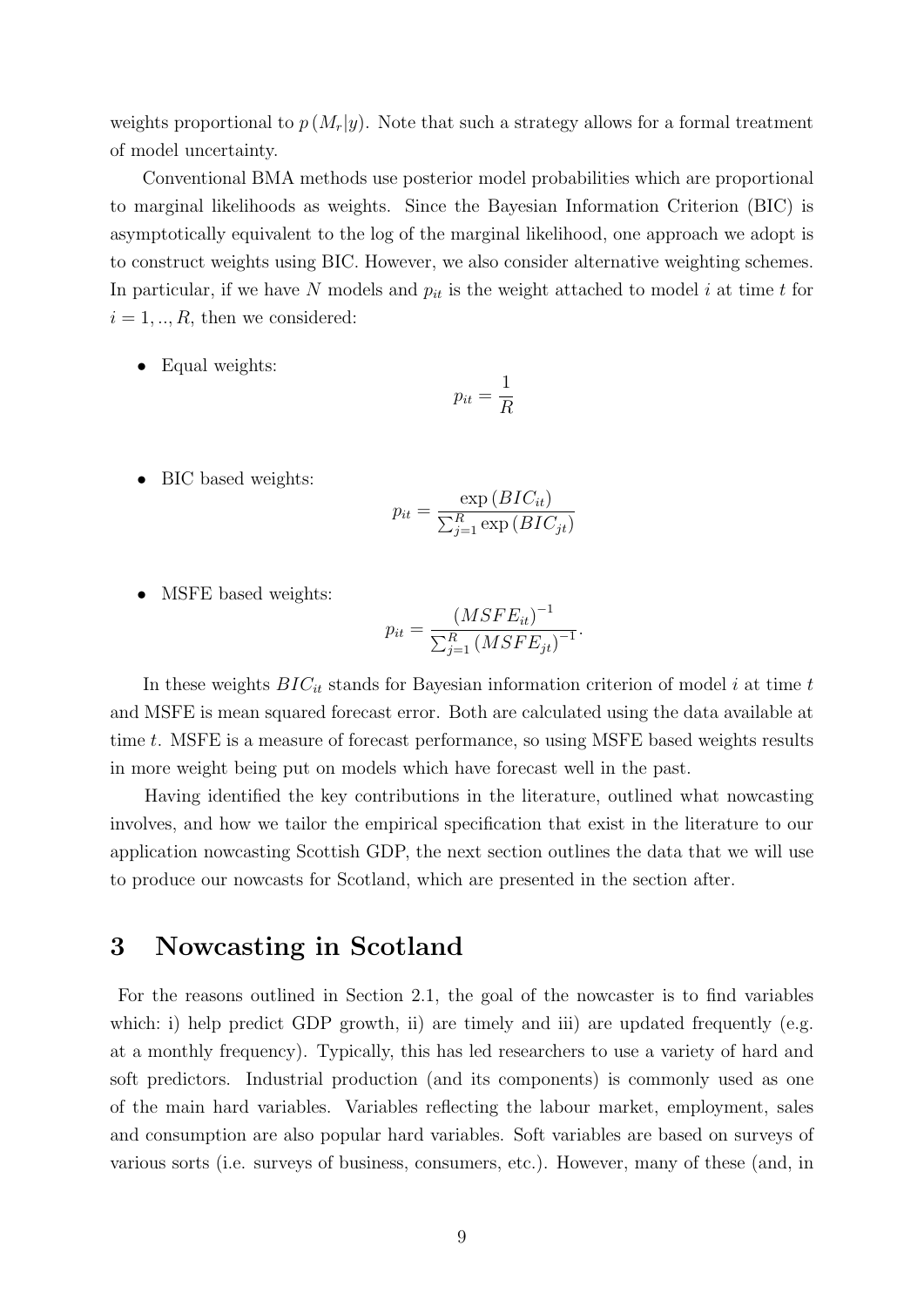particular, many of the hard variables) are unavailable for Scotland. This is a problem facing many regions.

Accordingly, we have collected a data set of predictors containing some traditional nowcasting predictors, but also some non-traditional ones. In addition, we include some conventional hard nowcasting variables for the UK as a whole to investigate whether these have enough explanatory power to help improve nowcasts of Scottish GDP growth. Furthermore, it is possible that there is information in other UK regions which our nowcasts can exploit. For this reason, some of our predictors are for the other regions of the UK.

The specific variables that we have collected and used are briefly described below, in addition we explain why these have been chosen. Full details on each variable (including definitions, timeliness, sources, any data transformations applied and release dates) are given in the Data Appendix.

Some of these are available for Scotland alone, while others are for other regions of the UK or the UK as a whole. For the reasons described above we have taken the stance that data which may be a useful predictor of Scottish economic activity should be included, even if the data relates to a wider geographic grouping, such as the UK. Additionally, many of the data used in nowcasting at a national level are simply either not available for regions, or are only available for the regions with a greater lag.

We should note that quarterly Gross Value Added (GVA) for Scotland was first available for 1998Q1 and (at the time of writing) runs to 2014Q2 (produced on the 19th of October 2014). It is the change in this index of economic activity which we are seeking to nowcast. We are especially keen to include variables which would be available over the same period, and have not included some series that are available only for part of this time period. Quarterly variables included therefore run from 1998Q1 to 2014Q2, while monthly variables run from January 1998 to September 2014 (although as the Data Appendix explains, some of the monthly variables are released with longer delays and so are only currently available for earlier months).

In all, we employ a total of forty predictors, across a range of hard and soft indicators. We begin by describing the (thirty-three) monthly variables available. We have twelve Purchasing Managers Index (PMI) variables for the government office regions of the UK, including Scotland.<sup>8</sup> These are a widely used– including by the Bank of England – tracker of economic activity, also produced for nations and national groupings outside the UK (such as the Eurozone). Recent evidence suggests that the UK PMI measure has closely tracked recent UK economic performance, suggesting it may also be useful for nowcasting Scottish performance. Additionally, the short publication lag for the UK regional PMI variables– typically produced around 10 days after the end of the month

<sup>&</sup>lt;sup>8</sup>The Scotland PMI series are reported by Bank of Scotland, part of the Lloyds Banking Group, whose commercial banking arm also produces the England and Wales Regional PMI. Ulster Bank provide PMI data for the Northern Ireland PMI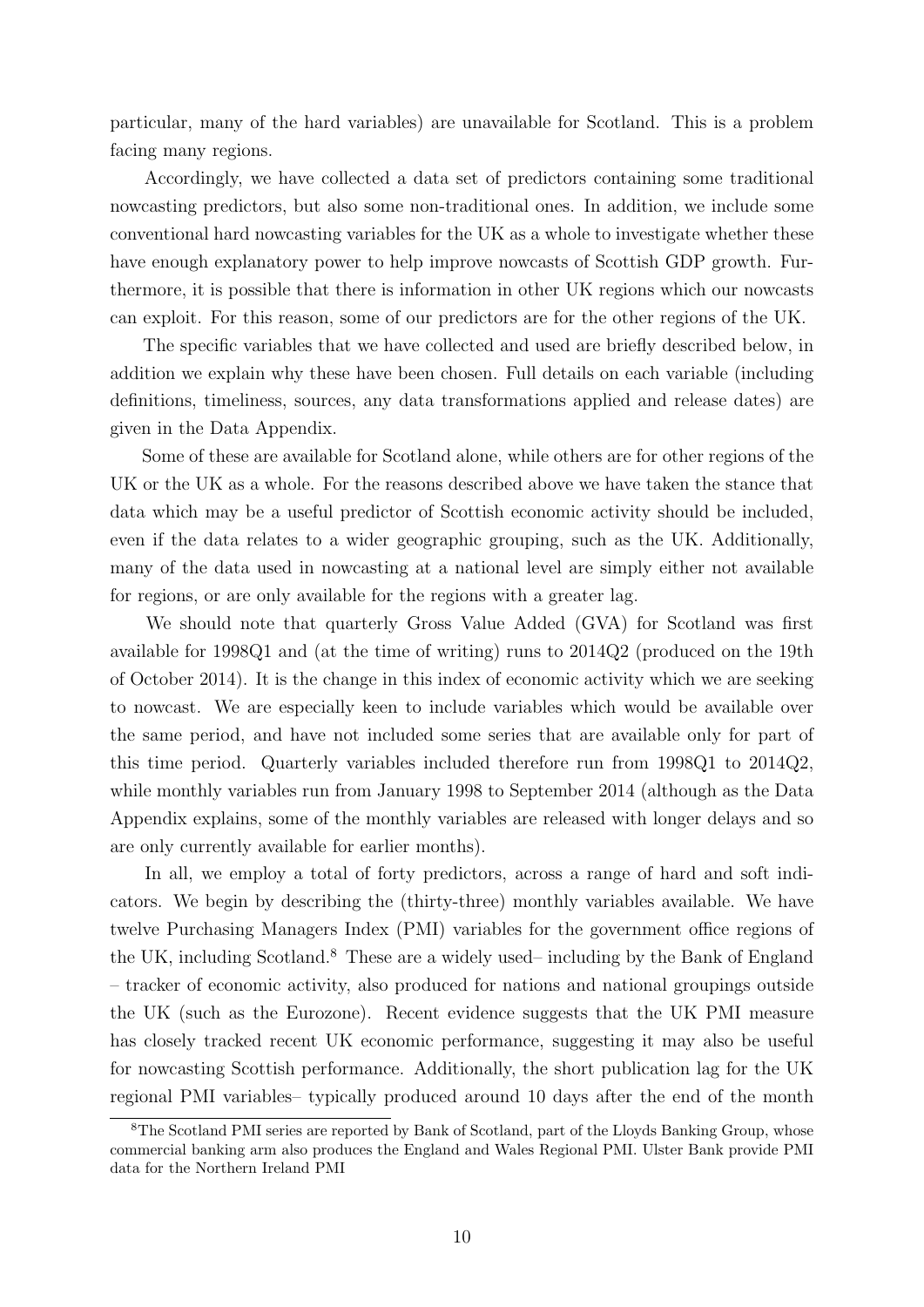– merits their inclusion in our analysis. We include PMI measures for other regions of the UK (PMILON, PMISE, PMISW, PMIEAST, PMIWALES, PMIWMID, PMIEMID, PMIYORK, PMINE, PMINW AND PMINI) in addition to Scotland (PMISCOT). These variables are timely and may be good predictors since the rest of the UK is the primary and principle destination for Scottish exports. Additionally, we include three more PMI variables which are for the UK, Eurozone and world respectively (PMIUK, PMIEZ and PMIWORLD).

We include eight monthly variables related to VAT receipts for the UK. Such figures are likely to track with the level of spending, and, with consumption spending a significant portion of GDP, it is useful to include these measures. Five variables (VAT-PAY, VATREPAY, VATRCPT, IMPVAT and TOTALVAT) will track such receipts on a monthly basis. A further three variables relate to the number of firms registered for VAT purposes (NEWVATREG, VATDEREG and TRADEPOP).

There are a further ten monthly variables. The paucity of regional data means that only three soft monthly variables – GFKCC, a measure of Scottish consumer confidence, and BOSJOBS PL and BOSJOB ST – relate to Scottish activity specifically. Consumer confidence measures are widely used as nowcasting predictors as they give an indication about the direction of travel for consumption spending. They are often good predictors of sales revenues which are critical for economic activity in service-dominated economies. The two other measures mentioned above are monthly measures of the labour market in Scotland for job placements and staff demand, respectively. As such, these may both be useful predictors of employment growth and economic activity. The only other hard Scottish data series comes as the (claimant count) unemployment rate for Scotland (UN-EMP).

As UK-wide hard predictors we use industrial production (UKIP) and the servicesoutput index (IOSG). IOSG might be a good predictor as this shows the movements in gross value added for the service industries, which overall account for 78 per cent of UK GDP. UKCPI is the rate of inflation for the UK as a whole which is also typically included in nowcasting analysis. Two predictors refer to the level of exports (UKEXPORTS) and imports (UKIMPORTS) for the UK economy as a whole. Both these series could be useful predictors, in particular as Scotland is likely to contribute a greater share of UK exports than its share in UK GDP, through specific products such as whisky and refined petroleum. For this latter product, we also additionally include a (UK) measure of total throughput of refined petroleum – UKREFINE.

Turning to the (seven) quarterly variables, each of these specifically relate to Scotland. Firstly, we have as hard indicators the Scottish government-produced Retail Sales Index for Scotland (RSI) and HMRC data on total Scottish exports and imports to the rest of the world (EXP and IMP respectively).<sup>9</sup> The RSI data series is likely to be a useful predictor

<sup>&</sup>lt;sup>9</sup>There are only annual surveys of total exports from Scotland, while the quarterly survey of exports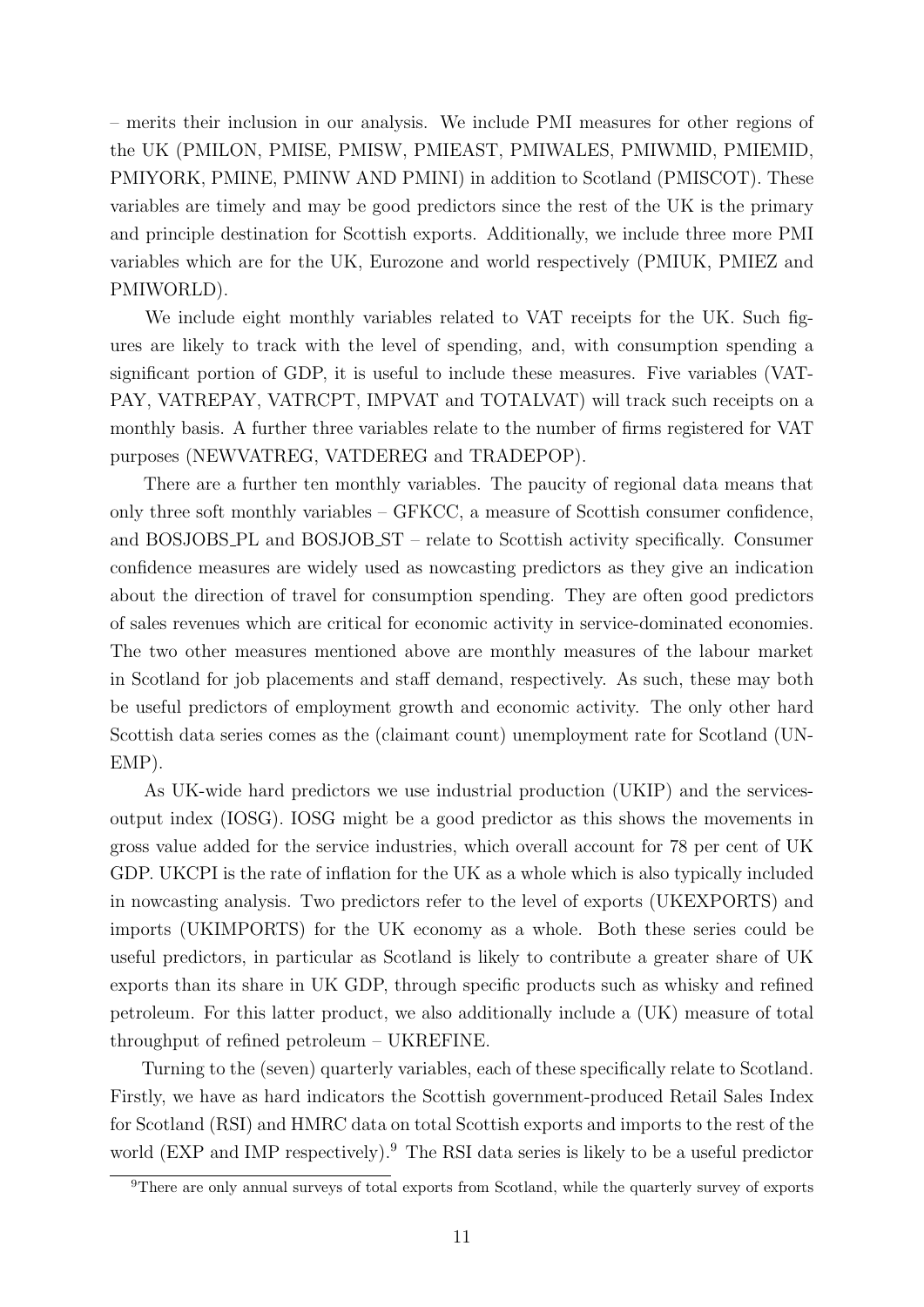of retail and consumer spending, while both trade variables may be important for the strength of external (and domestic) demand and Scottish economic activity. We include four survey variables drawn from two respected quarterly surveys of the Scottish economy: the Scottish Business Monitor and Scottish Chambers Business Survey. From the former we use a measure of output by Scottish firms (SBM). From the latter, we use variables which measure the volume of business by firms in the manufacturing, construction and tourism sectors (SCBSMAN, SCBSCON and SCBSTOUR, respectively).

# 4 Nowcasting in Pseudo Real-Time

To evaluate the performance of our nowcasting methods we use predictive likelihoods and MSFEs as diagnostics. MSFEs are a common metric to evaluate the quality of point forecasts with lower values indicating better performance. However, policymakers are increasingly interested in moving beyond point forecasts and doing density forecasting. To evaluate the quality of our density nowcasts we use predictive likelihoods. Predictive likelihoods are a common metric for evaluating the quality of the entire predictive distribution with higher values indicating better nowcast performance. A predictive likelihood is the predictive density produced by a nowcasting model, evaluated at the actual outcome. Our MIDAS methods produce a predictive mean (the point nowcast) and a predictive standard deviation. We use a Normal approximation to the predictive density to produce our predictive likelihoods.

Our nowcasts are recursive, i.e. each nowcast is calculated using data from the beginning of the sample to the time the nowcast is made. We experimented with the use of rolling methods, but these performed slightly worse than recursive methods. Tables 2 and 3 contain our nowcast diagnostics for the nowcasts for the five different months (labelled  $h = -1, 0, 1, 2, 3$  as described above). To be specific, for each realization (i.e. GVA value in a particular month) our method will provide five different nowcasts of it corresponding to different values of h. We evaluate these five different nowcasts separately in the different columns of the table.

Each nowcast is produced using the specification given in (3) with two lags of the dependent variable and a single explanatory variable. There are 40 such nowcasts for our 40 explanatory variables. We also present nowcasts which average over all models using the 3 weights schemes of sub-section 2.4. The different rows of these tables correspond to these different nowcasts. Lag length choices were made using BIC. Our results use two lags of the dependent variable  $(q = 2)$  and, thus, all our models add to the AR(2) process commonly used with GDP growth. For the monthly explanatory variables MIDAS is done over the three quarters in the month  $(p_M = 3)$ . For the quarterly explanatory variables

produced by the Scottish government covers only manufacturing exports, which constitute a declining share of total exports.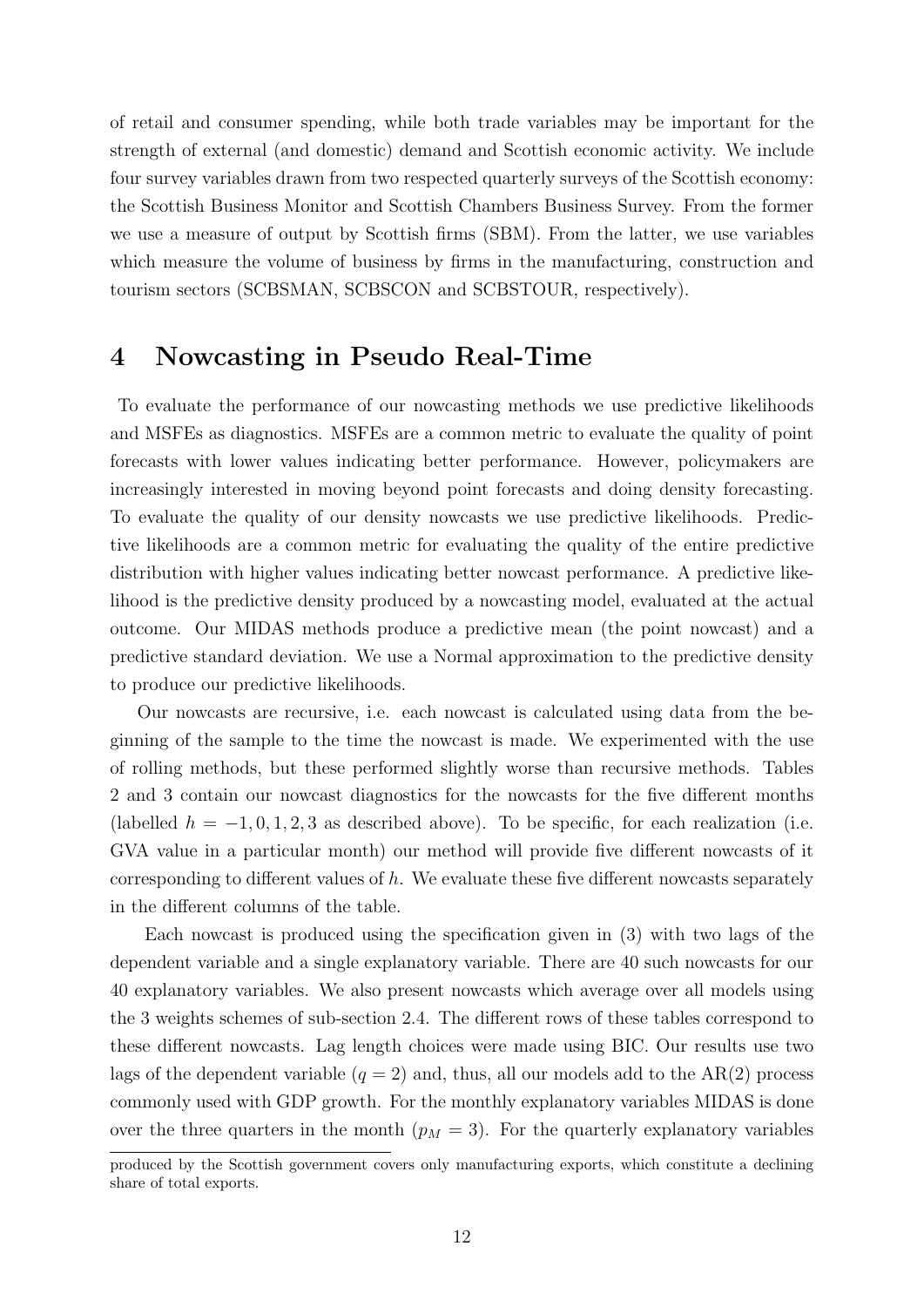we use a single lag which is the most recent value of the variable which is available at the time the nowcast is made. We evaluate the nowcasts beginning with the first month of 2005.

Tables 2 and 3 presents the MSFEs and sums of log predictive likelihoods, respectively. The row of Table 2 labelled "No change nowcasts" contains MSFEs for a benchmark we hope to beat. It simply uses as the nowcast the most recent value of GDP growth that is available. Given delays in release of data, this will be GDP growth two quarters ago for the three months of the quarter  $(h = 3, 2, 1)$  and last quarter's GDP growth for the first two months of the following quarter  $(h = 0, -1)$ .

MSFEs and sums of log predictive likelihoods are telling similar stories and there are two main stories that emerge. First, we are finding that what we might call current quarter nowcasts  $(h = 1, 2, 3, e.g.$  nowcasts for  $2014Q2$  made on 1 July or earlier) are substantially better than no change nowcasts. Results for what can be called following quarter nowcasts  $(h = -1, 0, e.g.$  nowcasts for 2014Q2 made on 1 August and 1 September) are less encouraging. Second, model averaging is a great help in improving nowcast performance. We elaborate on these stories and offer some additional details in the following material.

With current quarter nowcasts, averaging over all models is producing MSFEs which tend to be much lower than individual nowcasts using a particular predictor. Furthermore, MSFEs are being reduced by roughly a quarter relative to no change nowcasts. But most of these gains are driven by a small number of our predictors. This illustrates an advantage of our approach: we can include a large number of potential predictors, most of which provide little explanatory power, and let the econometric methodology decide which ones should be used to form the nowcasts. In our case, it is sometimes the case that nonobvious variables receive a lot of weight. For instance, PMI for Northern Ireland is the best predictor for Scottish GDP growth for several nowcasts. A careful examination of the data reveals the reason: Northern Ireland's PMI fell much further after the financial crisis than PMI for the other regions. This improved the nowcasts after the financial crisis when actual GDP growth fell dramatically. In general, some of the PMI variables do tend to be good predictors. Among the PMI variables, one would expect Scottish PMI to be the best predictor for Scottish GDP growth. It does often nowcast well. However, as noted, at some nowcast horizons Northern Ireland's PMI is a better predictor. And for  $h = 0$  (i.e. nowcasts released on the first day of the second month of the following quarter (e.g. on the 1st August) using data from the third month of the previous quarter (so e.g. June)), PMI for the UK as a whole is a very good predictor.

Among the remaining soft variables (which often nowcast better for the current quarter), GFKCC (a survey of consumer confidence) tends to nowcast well. Variables from the Bank of Scotland's Report on Jobs, are also often reasonably good predictors.

Some of the hard variables nowcast well in the following quarter. Given that hard variables are often released more slowly than soft variables this is not surprising. For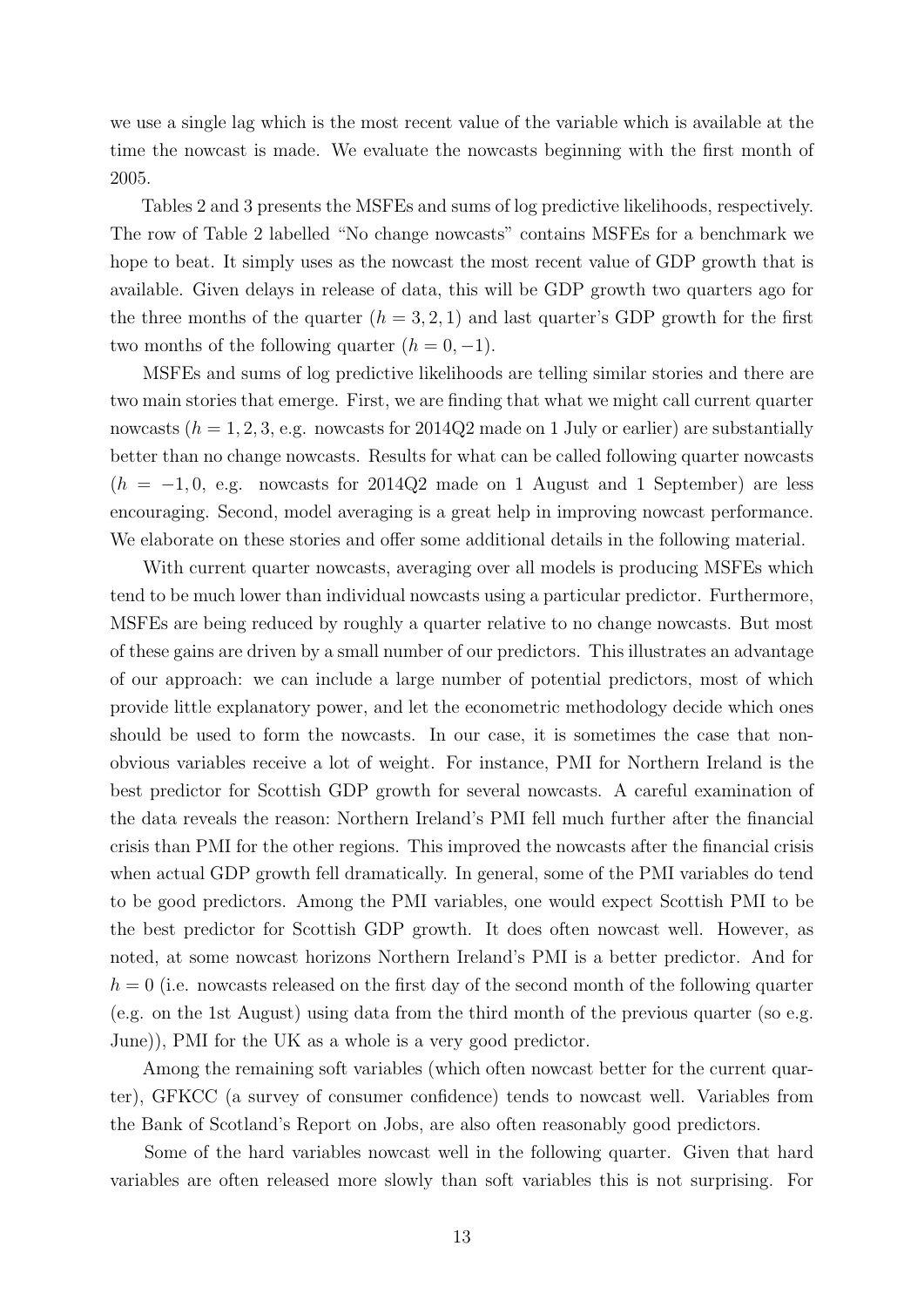instance, the index of services for the UK as a whole (IOSG) is released with nearly a two-month delay, but is often an excellent nowcasting variable. For our final nowcast before the new GDP data release  $(h = -1)$  the IOSG and PMINI are the best predictors.

Most of the other predictors rarely nowcast well and obtain little weight in most of our averaged nowcasts. But most of them at least occasionally make an impact. For instance, most of our variables relating to VAT do not nowcast well, but for one nowcast horizon  $(h = 0)$  new VAT registrations is a good predictor. Our methods can automatically adjust to such findings, giving substantial weight to the nowcasting model with NEWVATREG when  $h = 0$ , and giving very little weight to this model for other values of h.

Tables 2 and 3 present forecast metrics averaged over the entire period from 2005 through the end of the sample. To gain insight into how our nowcasts perform over time, figures 1 through 5 plot nowcasts for our preferred approach (averaged nowcasts using MSFE weights) over time for the five nowcast horizons. On the whole, our nowcasts match the actual outcomes quite well. The Great Recession began in the middle of our nowcast evaluation period. It can be seen that our methods were slightly late in capturing the fall in GDP growth and never quite predicted its magnitude. Perhaps this is unsurprising given the short sample that was being used to estimate the models and the fact that the Great Recession was quite different than anything else seen previously in our data.

Another pattern is that the nowcasts, as expected, tend to improve over time. For instance, if one examines the stuttering recovery which began in 2010, it can be seen that the first nowcasts we produce tended to be below the eventual realization of GDP growth. However, by the second quarter of the months, the nowcasts were tracking the actual realizations much better.

### 5 Conclusions

In this paper, we have discussed the challenges facing the researcher interested in nowcasting within a sub-national region such as Scotland. These include the longer delays in release of key variables, the lack of data on variables commonly-used to nowcast at the national level and the shortness of the time span for which data is available. To try and overcome these challenges, we have collected a large dataset containing a wide variety of variables. We find that, by using MIDAS methods and averaging over results for our many models, we can nowcast fairly successfully, particularly in the quarter being nowcast. In this paper we have demonstrated how nowcasting methods can be implemented in a regional setting, and we have demonstrated how well these methods can perform, even with more limited data being available at the regional level. There is clear scope, and in our experience interest, in implementing these methods for regions, and we hope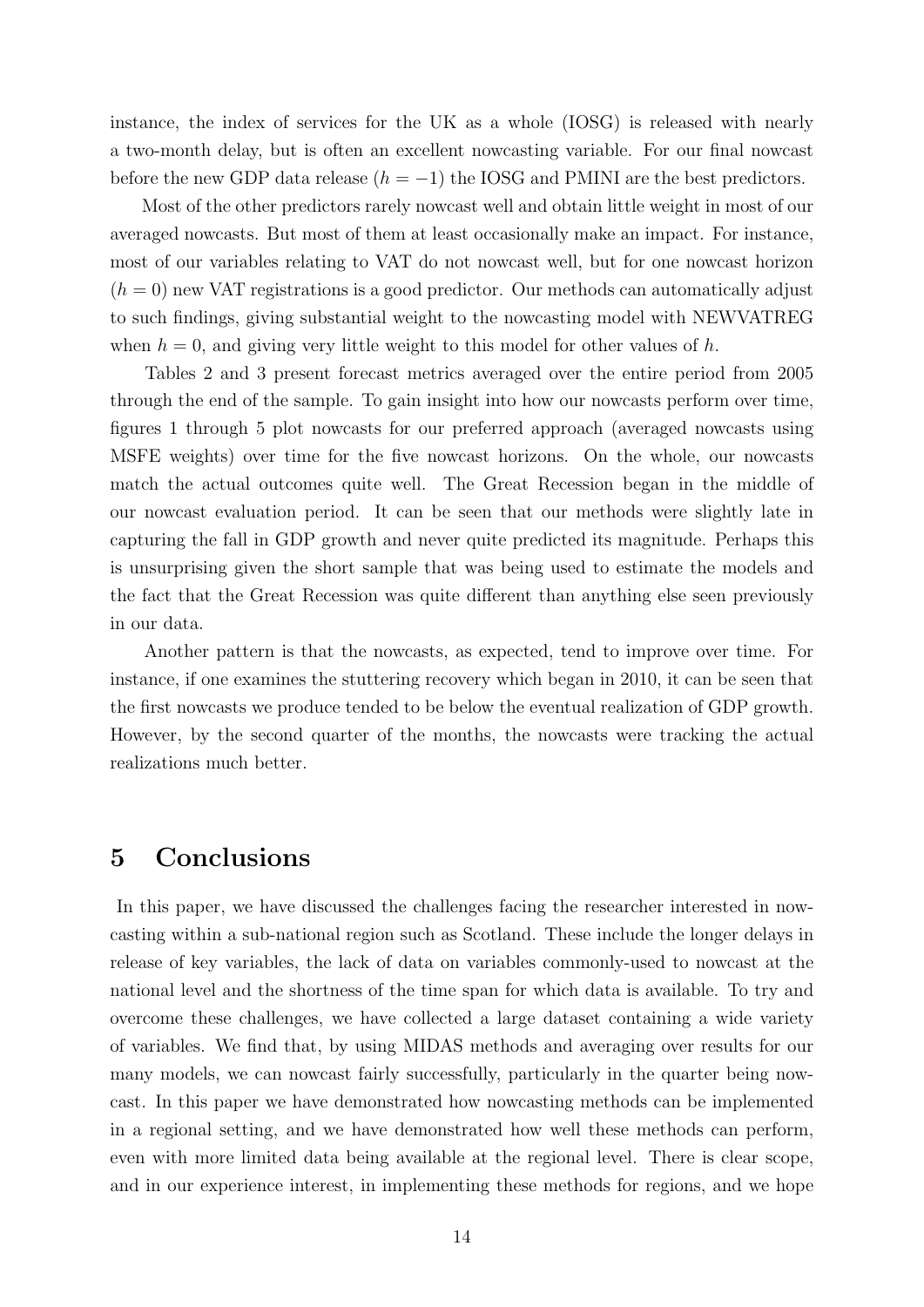that this paper will bring these methods to the attention of regional policymakers. For us, our plan is to use these variables and econometric methods in the future to nowcast Scottish GDP growth and release monthly updates of the current state of the economy in Scotland.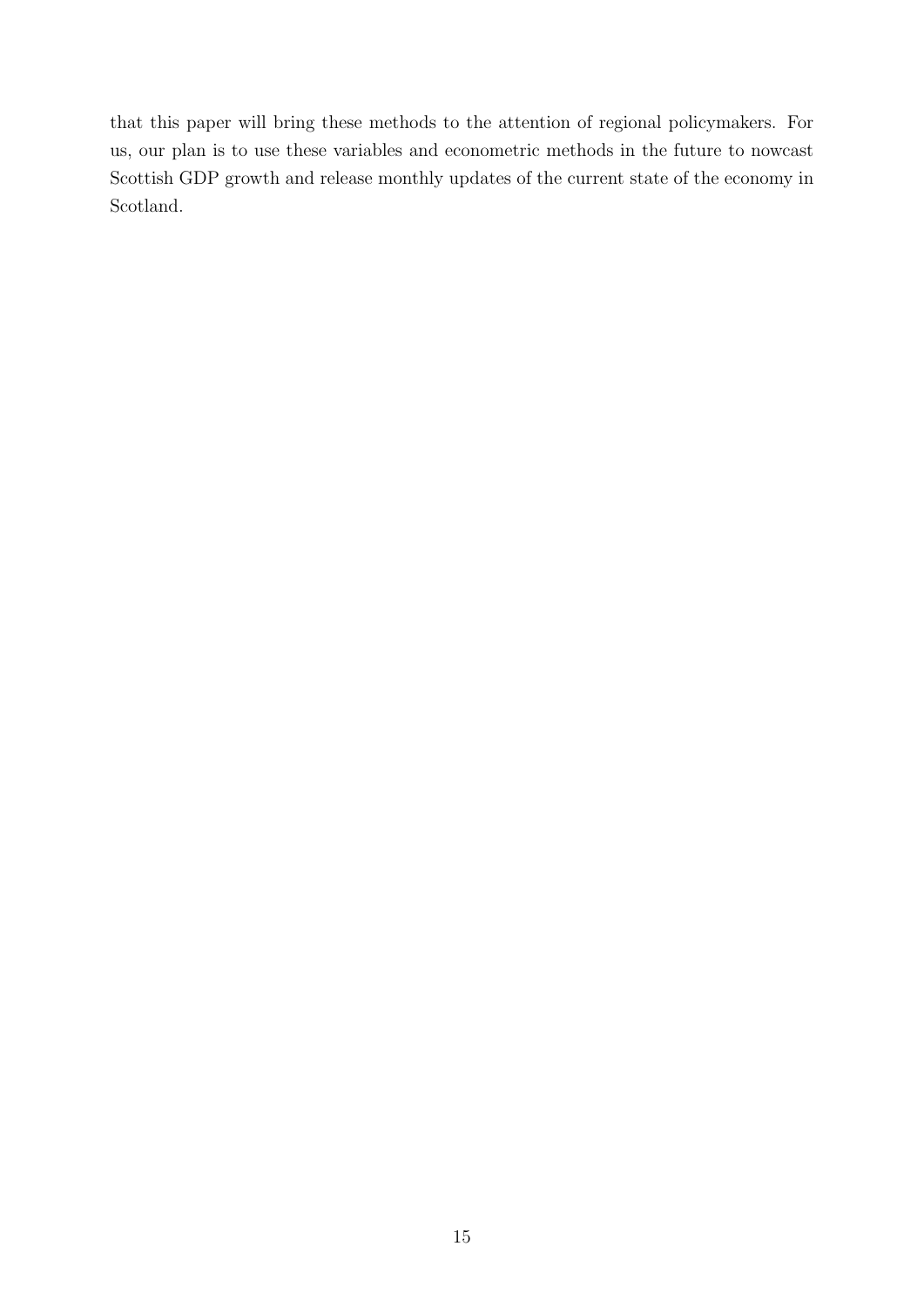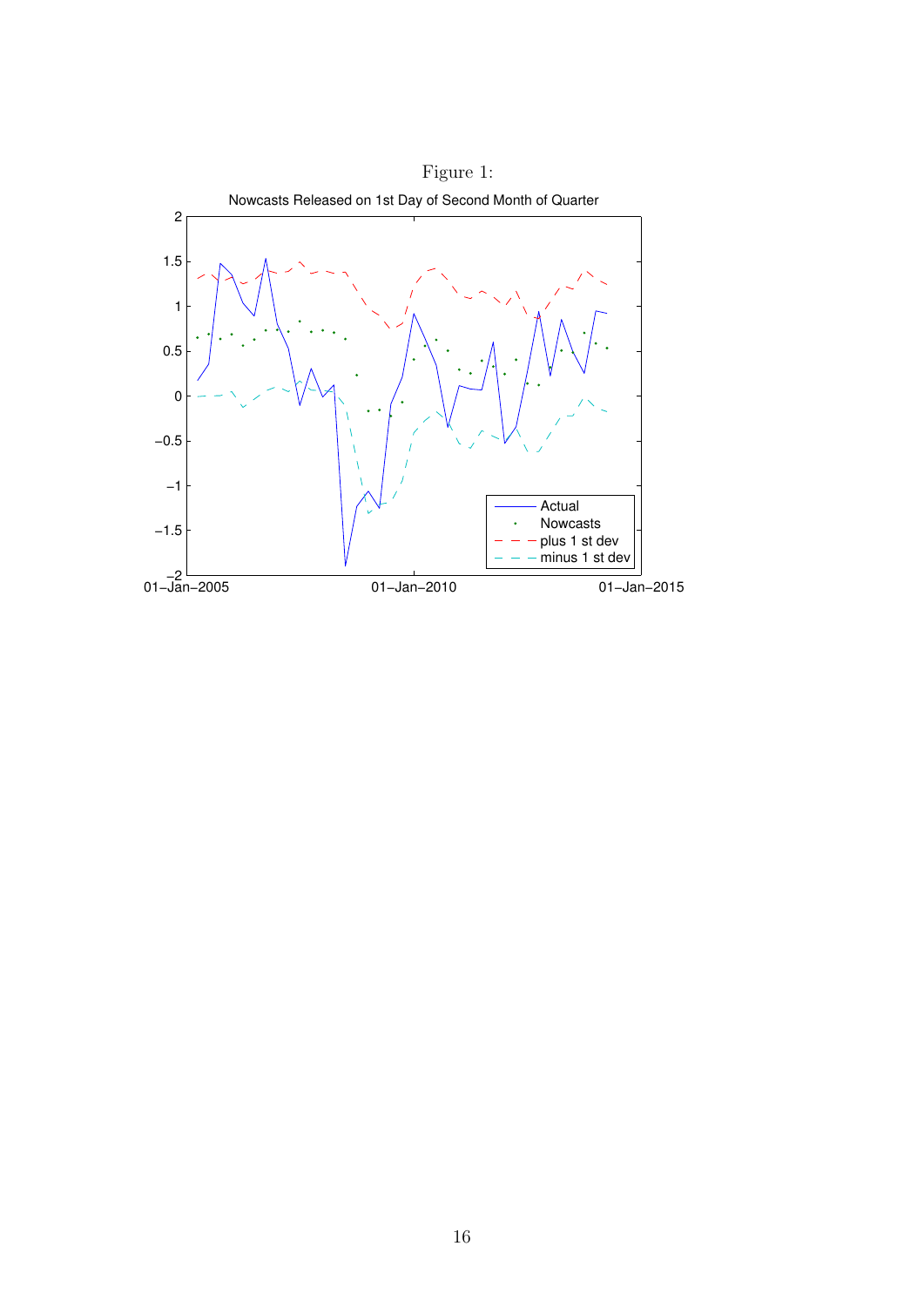

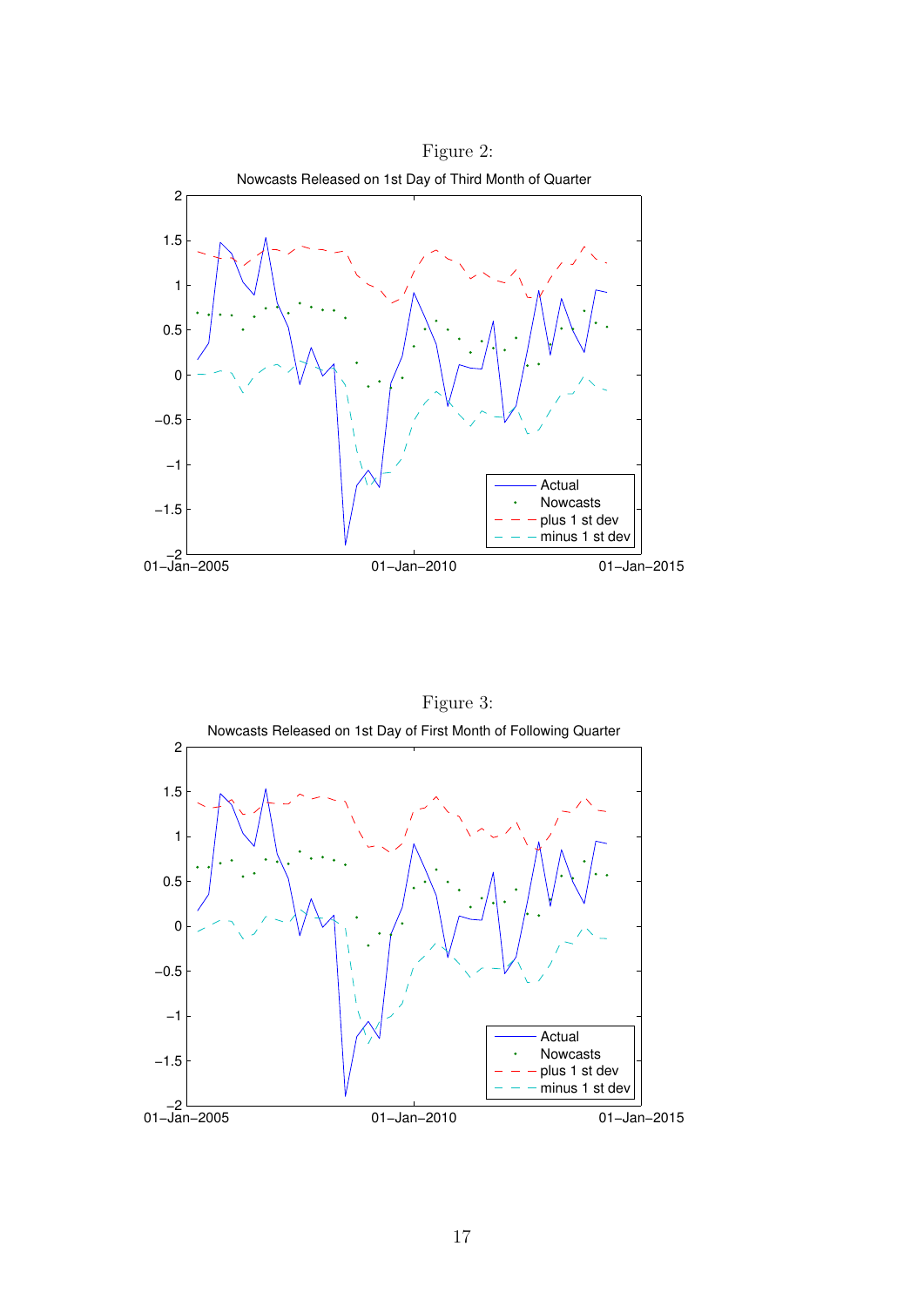

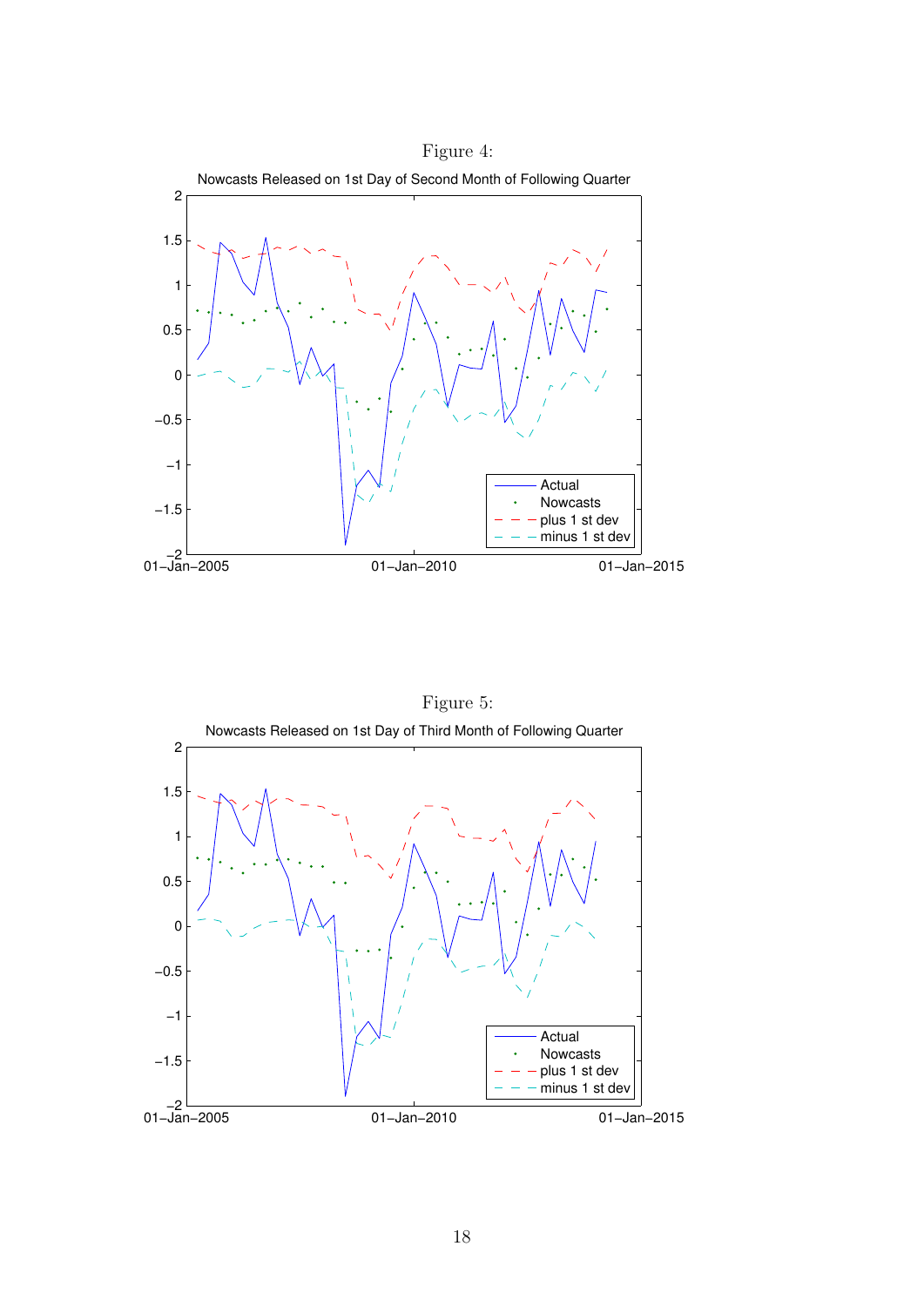| $h_{-}$  | Month data relates   e.g. for $Q2$ |            | Nowcast released on      | e.g. for $Q2$ |
|----------|------------------------------------|------------|--------------------------|---------------|
|          | to:                                | <b>GDP</b> | 1st day of               | <b>GDP</b>    |
| $-2$     | Second month of $Q_{+1}$           | August     | First month of $Q_{+2}$  | October       |
|          | $-1$ First month of $Q_{+1}$       | July       | Third month of $Q_{+1}$  | September     |
| $\theta$ | Third month of Q                   | June       | Second month of $Q_{+1}$ | August        |
|          | Second month of Q                  | May        | First month of $Q_{+1}$  | July          |
| 2        | First month of Q                   | April      | Third month of Q         | June          |
| 3        | Last month of $Q_{-1}$             | March      | Second month of Q        | May           |

Table 1: Timing of Data and Nowcast Releases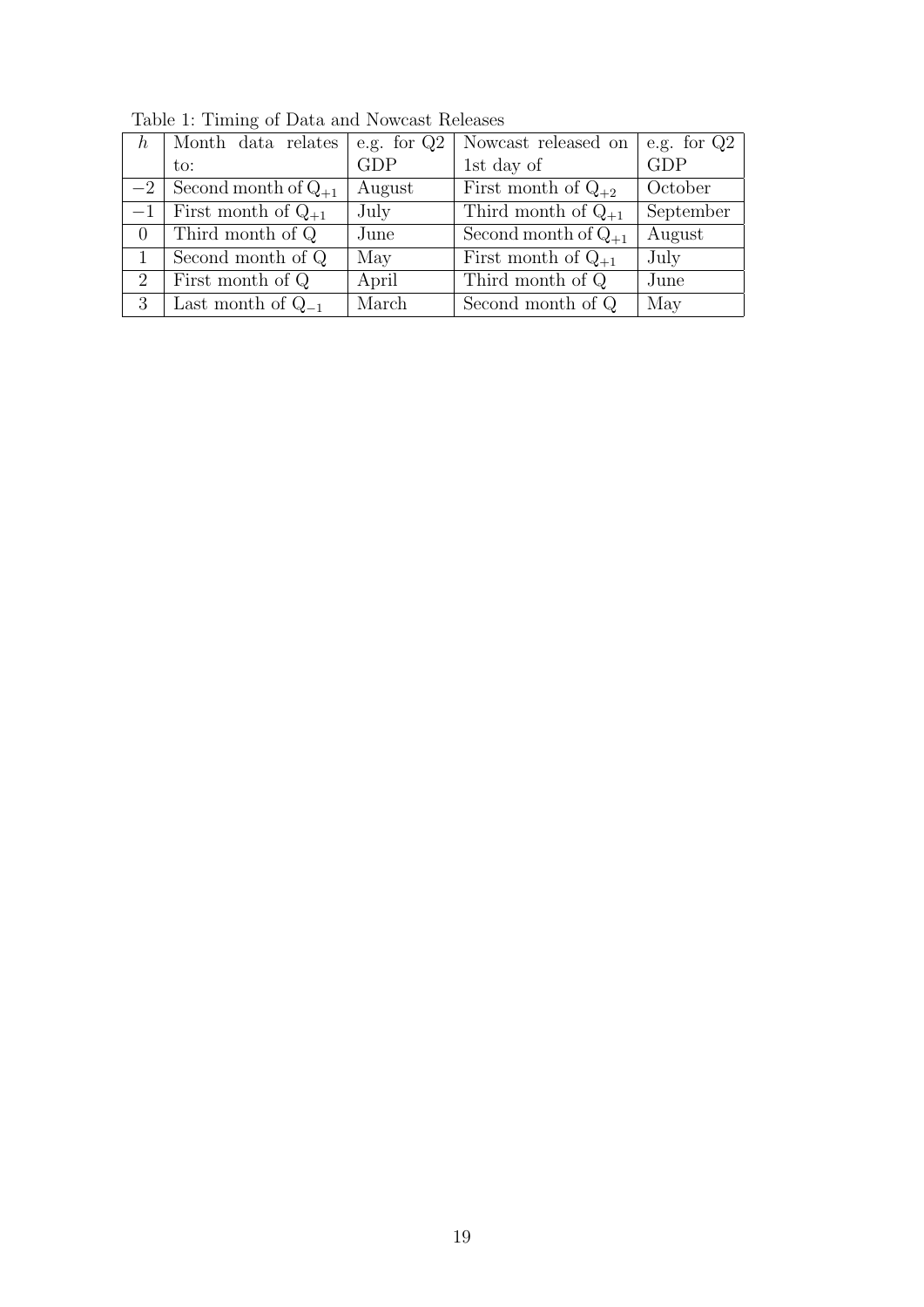|  |  |  | Table 2: MSFEs for nowcasts |
|--|--|--|-----------------------------|
|--|--|--|-----------------------------|

|                         | $h=3$ | $h=2$ | $h=1$ | $h=0$ | $h=-1$ |
|-------------------------|-------|-------|-------|-------|--------|
| No change nowcasts      | 0.611 | 0.611 | 0.611 | 0.405 | 0.405  |
| Ave. MSFE weights       | 0.510 | 0.515 | 0.507 | 0.442 | 0.439  |
| Ave. BIC weights        | 0.517 | 0.521 | 0.511 | 0.445 | 0.445  |
| Ave. equal weights      | 0.517 | 0.521 | 0.512 | 0.445 | 0.445  |
| <b>PMISCOT</b>          | 0.535 | 0.520 | 0.470 | 0.482 | 0.565  |
| <b>PMILON</b>           | 0.641 | 0.629 | 0.655 | 0.564 | 0.596  |
| <b>PMISE</b>            | 0.633 | 0.608 | 0.538 | 0.527 | 0.548  |
| <b>PMISW</b>            | 0.576 | 0.590 | 0.605 | 0.512 | 0.555  |
| <b>PMIEAST</b>          | 0.557 | 0.546 | 0.520 | 0.531 | 0.491  |
| <b>PMIWALES</b>         | 0.631 | 0.676 | 0.622 | 0.574 | 0.571  |
| PMIWMID                 | 0.711 | 0.634 | 0.613 | 0.545 | 0.499  |
| <b>PMIEMID</b>          | 0.611 | 0.639 | 0.619 | 0.507 | 0.486  |
| <b>PMIYORK</b>          | 0.687 | 0.657 | 0.595 | 0.550 | 0.556  |
| <b>PMINE</b>            | 0.675 | 0.650 | 0.681 | 0.511 | 0.545  |
| <b>PMINW</b>            | 0.668 | 0.632 | 0.607 | 0.578 | 0.542  |
| <b>PMINI</b>            | 0.463 | 0.457 | 0.588 | 0.422 | 0.366  |
| <b>VATPAY</b>           | 0.705 | 0.702 | 0.671 | 0.570 | 0.586  |
| <b>VATREPAY</b>         | 0.734 | 0.704 | 0.661 | 0.532 | 0.593  |
| <b>VATRCPT</b>          | 0.639 | 0.694 | 0.668 | 0.549 | 0.498  |
| <b>IMPVAT</b>           | 0.575 | 0.683 | 0.731 | 0.573 | 0.546  |
| <b>TOTALVAT</b>         | 0.611 | 0.711 | 0.706 | 0.540 | 0.493  |
| <b>NEWVATREG</b>        | 0.652 | 0.612 | 0.573 | 0.456 | 0.547  |
| VATDEREG                | 0.656 | 0.604 | 0.559 | 0.522 | 0.555  |
| TRADPOP                 | 0.685 | 0.555 | 0.530 | 0.545 | 0.531  |
| <b>UKIP</b>             | 0.641 | 0.672 | 0.651 | 0.484 | 0.532  |
| <b>UKCPI</b>            | 0.683 | 0.646 | 0.588 | 0.520 | 0.529  |
| <b>UNEMP</b>            | 0.618 | 0.674 | 0.682 | 0.541 | 0.462  |
| <b>IOSG</b>             | 0.510 | 0.549 | 0.570 | 0.444 | 0.385  |
| <b>GFKCC</b>            | 0.498 | 0.516 | 0.537 | 0.660 | 0.636  |
| <b>UKREFINE</b>         | 0.544 | 0.647 | 0.598 | 0.475 | 0.504  |
| <b>UKEXPORTS</b>        | 0.651 | 0.648 | 0.624 | 0.557 | 0.558  |
| <b>UKIMPORTS</b>        | 0.616 | 0.608 | 0.594 | 0.537 | 0.553  |
| $\overline{\text{RSI}}$ | 0.592 | 0.592 | 0.592 | 0.488 | 0.488  |
| <b>EXP</b>              | 0.551 | 0.551 | 0.551 | 0.488 | 0.488  |
| <b>IMP</b>              | 0.517 | 0.517 | 0.517 | 0.452 | 0.452  |
| <b>SBM</b>              | 0.541 | 0.551 | 0.551 | 0.415 | 0.426  |
| <b>SCBSMAN</b>          | 0.573 | 0.573 | 0.573 | 0.480 | 0.480  |
| <b>SCBSCON</b>          | 0.519 | 0.519 | 0.519 | 0.472 | 0.472  |
| <b>SCBSTOUR</b>         | 0.559 | 0.559 | 0.559 | 0.507 | 0.507  |
| <b>PMIUK</b>            | 0.529 | 0.536 | 0.502 | 0.432 | 0.427  |
| <b>PMIEZ</b>            | 0.562 | 0.571 | 0.558 | 0.468 | 0.441  |
| <b>PMIWORLD</b>         | 0.530 | 0.551 | 0.518 | 0.454 | 0.453  |
| <b>BOSJOBS_PL</b>       | 0.538 | 0.575 | 0.574 | 0.444 | 0.494  |
| BOSJOBS_ST              | 0.569 | 0.555 | 0.528 | 0.464 | 0.475  |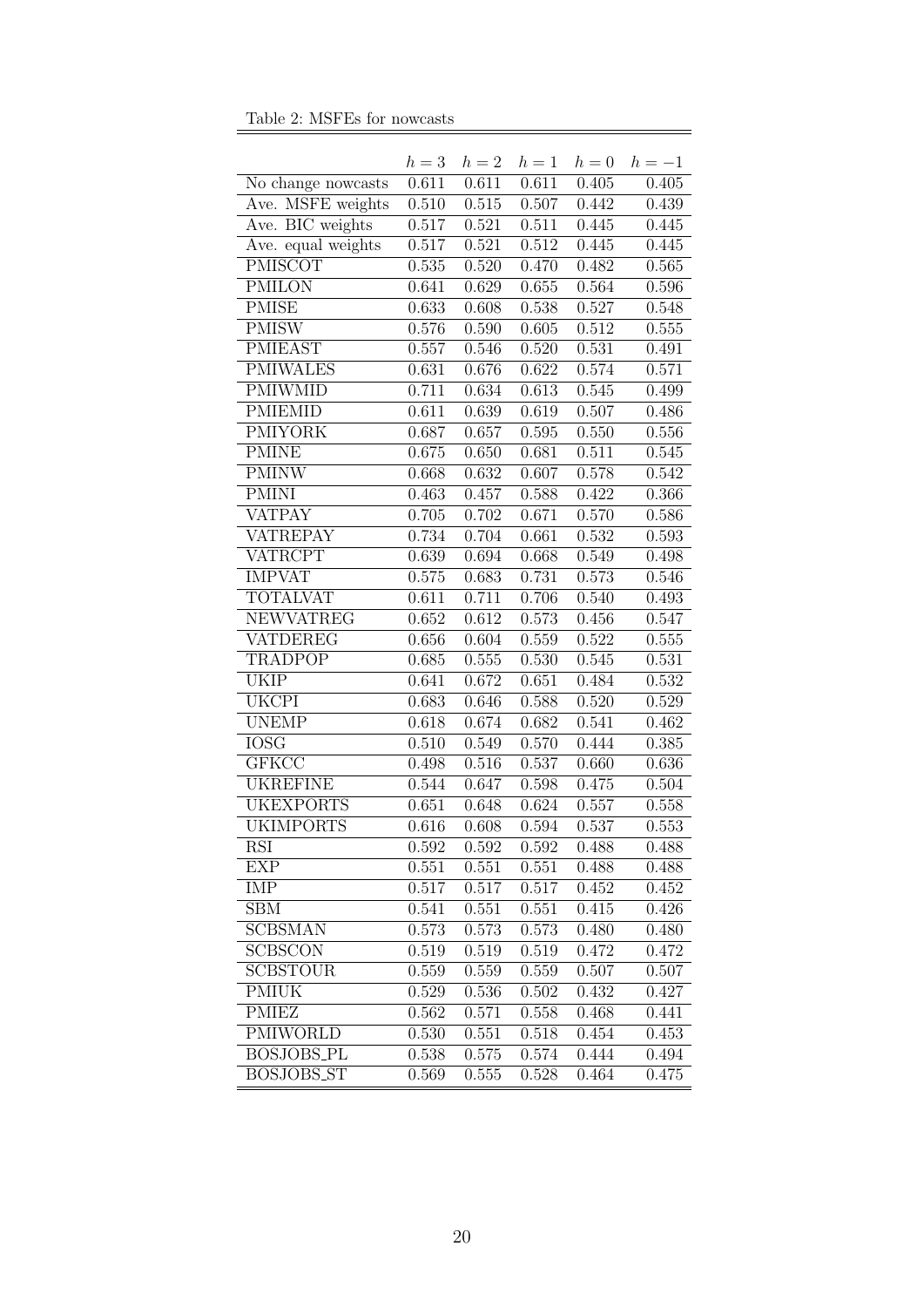Table 3: Sums of log Predictive Likelihoods for nowcasts

|                         |        |                     | $h = 3$ $h = 2$ $h = 1$ $h = 0$ $h = -1$ |        |        |
|-------------------------|--------|---------------------|------------------------------------------|--------|--------|
| Ave. MSFE weights       | 130.73 | 130.64              | 130.09                                   | 132.74 | 129.92 |
| Ave. BIC weights        | 130.57 | 130.48              | 129.99                                   | 132.67 | 129.72 |
| Ave. equal weights      | 130.56 | 130.47              | 129.98                                   | 132.66 | 129.70 |
| <b>PMISCOT</b>          | 129.16 | 130.45              | 132.24                                   | 131.88 | 127.13 |
| <b>PMILON</b>           | 125.63 | 125.78              | 125.50                                   | 128.66 | 126.83 |
| <b>PMISE</b>            | 126.55 | 126.07              | 127.65                                   | 131.60 | 128.80 |
| <b>PMISW</b>            | 127.90 | 128.10              | 125.98                                   | 128.68 | 127.87 |
| <b>PMIEAST</b>          | 129.70 | 130.02              | 127.92                                   | 130.00 | 127.37 |
| <b>PMIWALES</b>         | 129.66 | 127.60              | 127.75                                   | 130.86 | 128.33 |
| <b>PMIWMID</b>          | 127.21 | 127.05              | 123.76                                   | 129.04 | 128.46 |
| <b>PMIEMID</b>          | 124.19 | 126.31              | 127.03                                   | 130.26 | 130.53 |
| <b>PMIYORK</b>          | 123.13 | 123.27              | 126.56                                   | 128.40 | 126.04 |
| <b>PMINE</b>            | 122.30 | 125.92              | 125.39                                   | 131.42 | 130.73 |
| <b>PMINW</b>            | 127.60 | 127.56              | 125.40                                   | 130.50 | 129.35 |
| <b>PMINI</b>            | 132.86 | 133.31              | 128.44                                   | 135.67 | 130.85 |
| <b>VATPAY</b>           | 124.40 | 123.35              | 123.48                                   | 125.83 | 126.13 |
| <b>VATREPAY</b>         | 120.65 | 120.62              | 122.54                                   | 127.22 | 127.19 |
| <b>VATRCPT</b>          | 124.27 | 123.63              | 124.08                                   | 128.03 | 129.53 |
| <b>IMPVAT</b>           | 125.62 | 122.39              | 119.86                                   | 125.48 | 126.84 |
| <b>TOTALVAT</b>         | 125.42 | 124.13              | 124.41                                   | 129.51 | 129.36 |
| <b>NEWVATREG</b>        | 124.65 | 126.05              | 127.88                                   | 132.03 | 129.82 |
| <b>VATDEREG</b>         | 126.17 | 128.15              | 126.85                                   | 128.72 | 127.76 |
| TRADPOP                 | 126.37 | 129.67              | 129.60                                   | 129.25 | 130.79 |
| <b>UKIP</b>             | 124.18 | 124.96              | 125.57                                   | 130.51 | 131.03 |
| <b>UKCPI</b>            | 126.54 | 126.53              | 127.45                                   | 130.55 | 130.89 |
| <b>UNEMP</b>            | 126.83 | 126.63              | 125.60                                   | 131.58 | 133.85 |
| <b>IOSG</b>             | 131.02 | 129.28              | 129.34                                   | 132.36 | 135.53 |
| <b>GFKCC</b>            | 131.65 | 131.24              | 131.39                                   | 127.73 | 128.32 |
| <b>UKREFINE</b>         | 127.34 | 124.06              | 125.88                                   | 130.23 | 128.64 |
| <b>UKEXPORTS</b>        | 124.97 | 123.95              | 123.99                                   | 128.12 | 127.38 |
| <b>UKIMPORTS</b>        | 121.55 | 122.18              | 123.60                                   | 127.76 | 127.03 |
| $\overline{\text{RSI}}$ | 125.50 | 125.50              | 125.50                                   | 129.89 | 129.89 |
| <b>EXP</b>              | 127.05 | 127.05              | 127.05                                   | 130.25 | 130.25 |
| IMP                     | 127.56 | 127.56              | 127.56                                   | 131.76 | 131.77 |
| <b>SBM</b>              | 129.40 | 127.21              | 127.21                                   | 135.61 | 131.09 |
| <b>SCBSMAN</b>          | 126.47 | 126.47              | 126.47                                   | 130.07 | 130.07 |
| <b>SCBSCON</b>          | 128.29 | 128.29              | 128.29                                   | 131.15 | 131.15 |
| <b>SCBSTOUR</b>         | 127.74 | 127.74              | 127.74                                   | 130.98 | 130.98 |
| <b>PMIUK</b>            | 129.04 | 128.91              | 129.72                                   | 133.42 | 130.08 |
| <b>PMIEZ</b>            | 126.52 | 126.43              | 127.17                                   | 130.83 | 129.80 |
| <b>PMIWORLD</b>         | 128.00 | 127.33              | 129.09                                   | 131.73 | 129.87 |
| BOSJOBS_PL              | 127.21 | $\overline{1}26.15$ | 126.35                                   | 131.56 | 129.63 |
| BOSJOBS_ST              | 125.94 | 126.42              | 127.80                                   | 130.73 | 129.36 |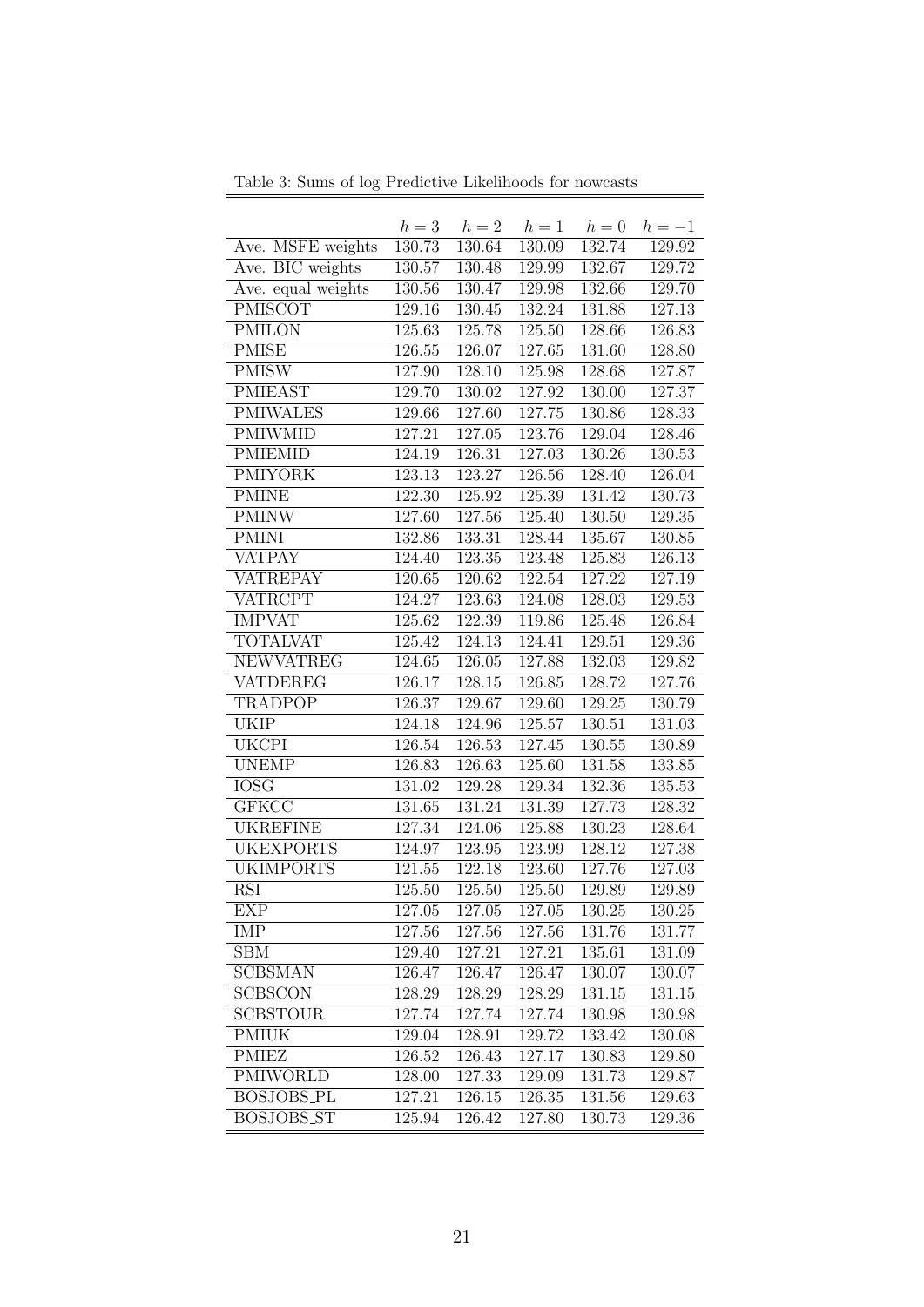#### References

Andreou, E., Ghysels, E. and Kourtellos, A. (2013). "Forecasting with mixed-frequency data," chapter 8 in the Oxford Handbook of Economic Forecasting, edited by M. Clements and D. Hendry. Oxford University Press: Oxford.

Bai, J., Ghysels, E. and Wright, J. (2013). "State space models and MIDAS regressions," Econometric Reviews, 32, 779-813.

Banbura, M., Giannone, D., Modugno, M. and Reichlin, L. (2013). "Nowcasting and the real time data flow," chapter 4 in the Handbook of Economic Forecasting, Vol 2A, edited by G. Elliott and A. Timmermann. Elsevier-North Holland: Amsterdam.

Banbura, M., Giannone, D. and Reichlin, L. (2011). "Nowcasting," chapter 7 in the Oxford Handbook of Economic Forecasting, edited by M. Clements and D. Hendry. Oxford University Press: Oxford.

Camacho, M., Perez-Quiros, G. and Poncela, P., (2013). "Short-term forecasting for empirical economists: A survey of the recently proposed algorithms," Bank of Spain Working Paper 1318.

Carriero, A., Clark, T. and Massimiliano, M. (2012). "Real-time nowcasting with a Bayesian mixed frequency model with stochastic volatility," Federal Reserve Bank of Cleveland Working Paper 12-27.

Chung, S., and Hewings, G.J.D., (2014), "Assessing the Regional Business Cycle Asymmetry in a Multi-level Structure Framework: A Study of the Top 20 U.S. MSAs, " Regional Economics Applications Laboratory, working paper REAL 14-T-2, August 2014

Foroni, C. and Marcellino, M. (2013). "A survey of econometric methods for mixed frequency data," Norges Bank Research Working Paper 2013-06.

Foroni, C., Marcellino, M. and Schumacher, C. (2013). "Unrestricted mixed data sampling (MIDAS): MIDAS regressions with unrestricted lag polynomials," Journal of the Royal Statistical Society, Series A

Ghysels, E., Sinko, A. and Valkanov, R. (2007). "MIDAS regressions: Further results and new directions," Econometric Reviews, 26, 53-90

Giannone, D., Reichlin, L. and Small, D. (2008). "Nowcasting GDP and inflation: The real-time informational content of macroeconomic data releases," Journal of Monetary Economics, 55, 665-676.

Mazzi, G., Mitchell, J. and Montana, G. (2014). Density nowcasts and model combination: Nowcasting Euro-Area GDP growth over the 2008-9 recession," Oxford Bulletin of Economics and Statistics, 76, 233-256.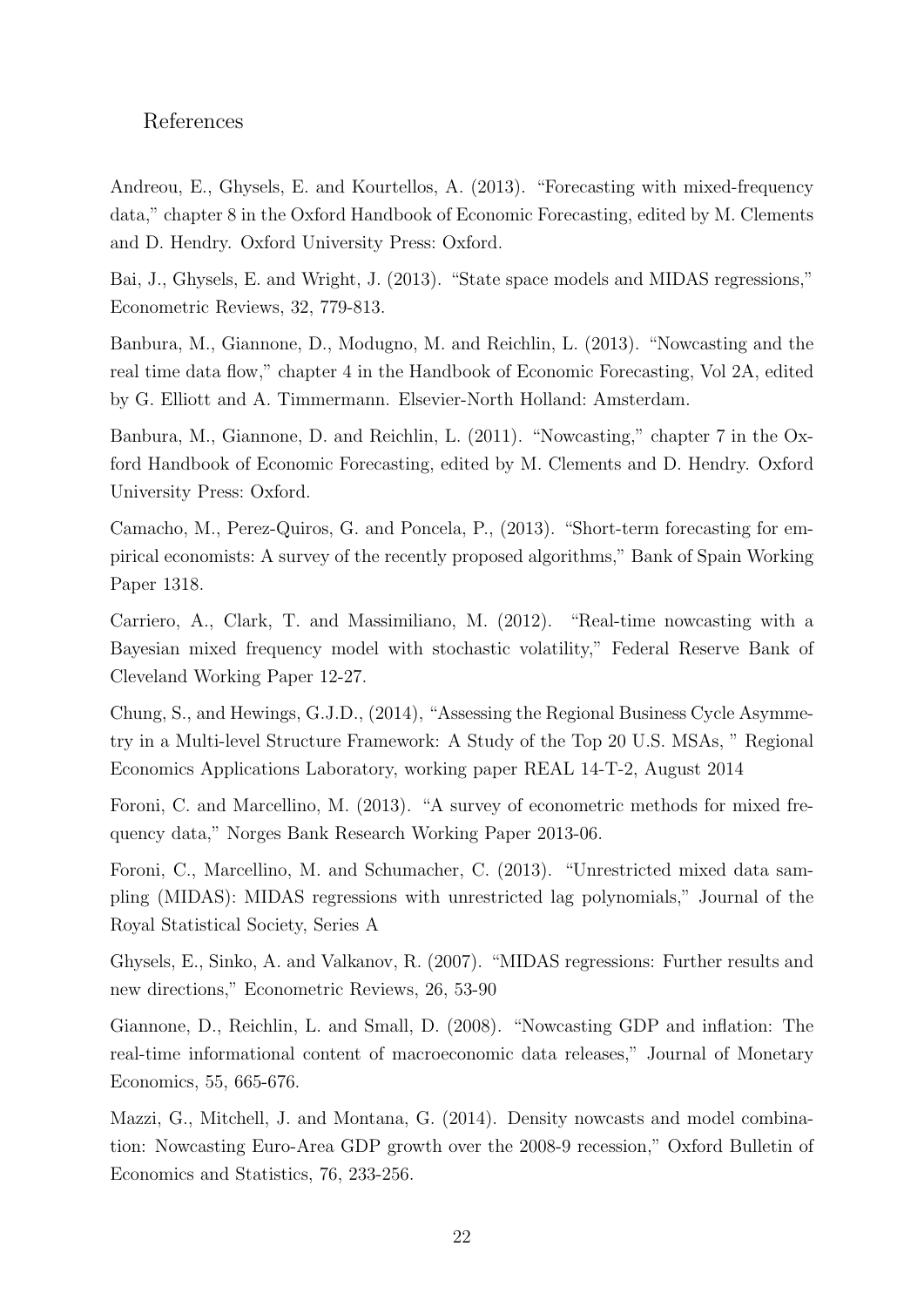Smith, P (2013). "The Importance of Being Timely" unpublished PhD Thesis, University of Strathclyde.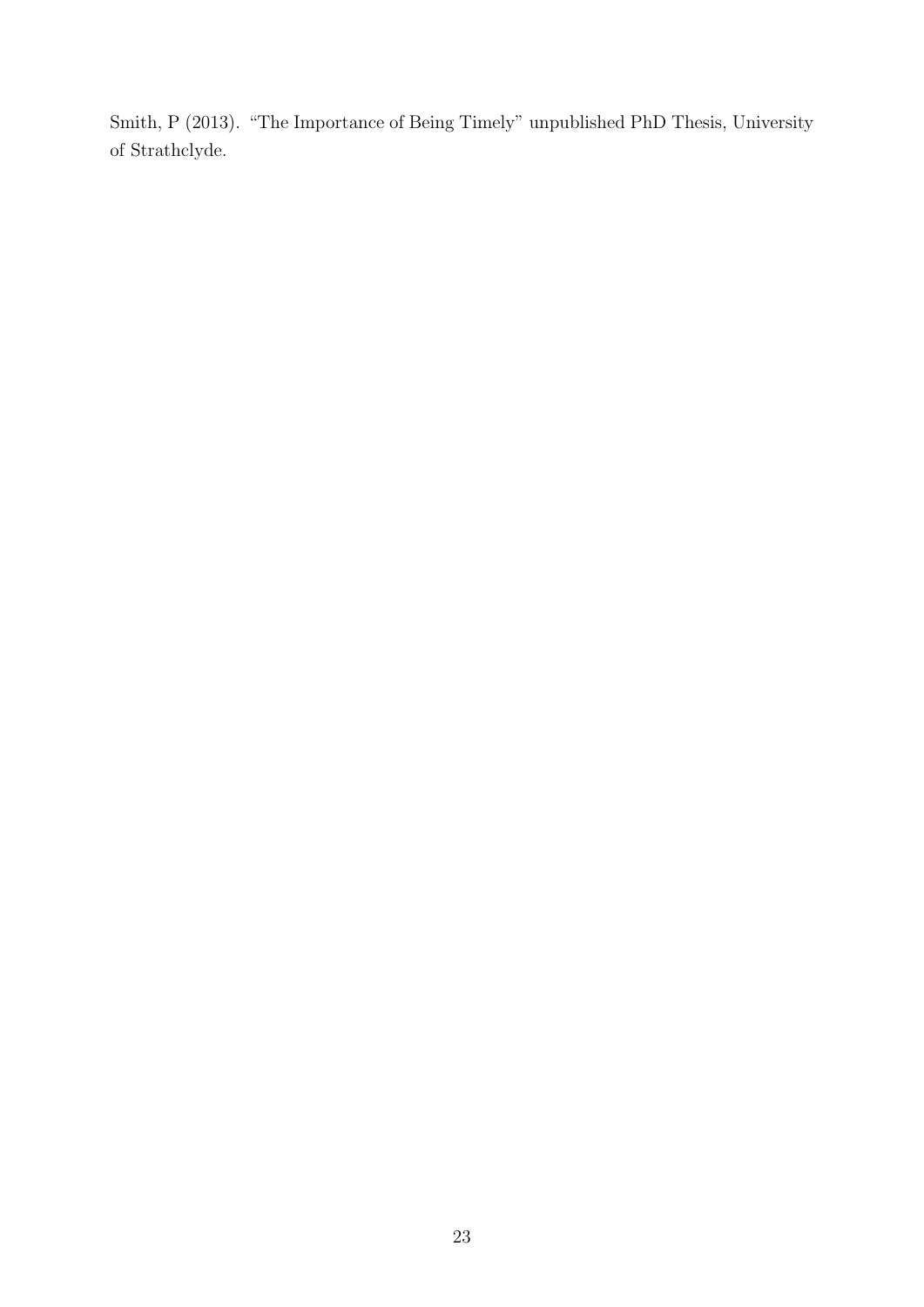| ĵ |  |
|---|--|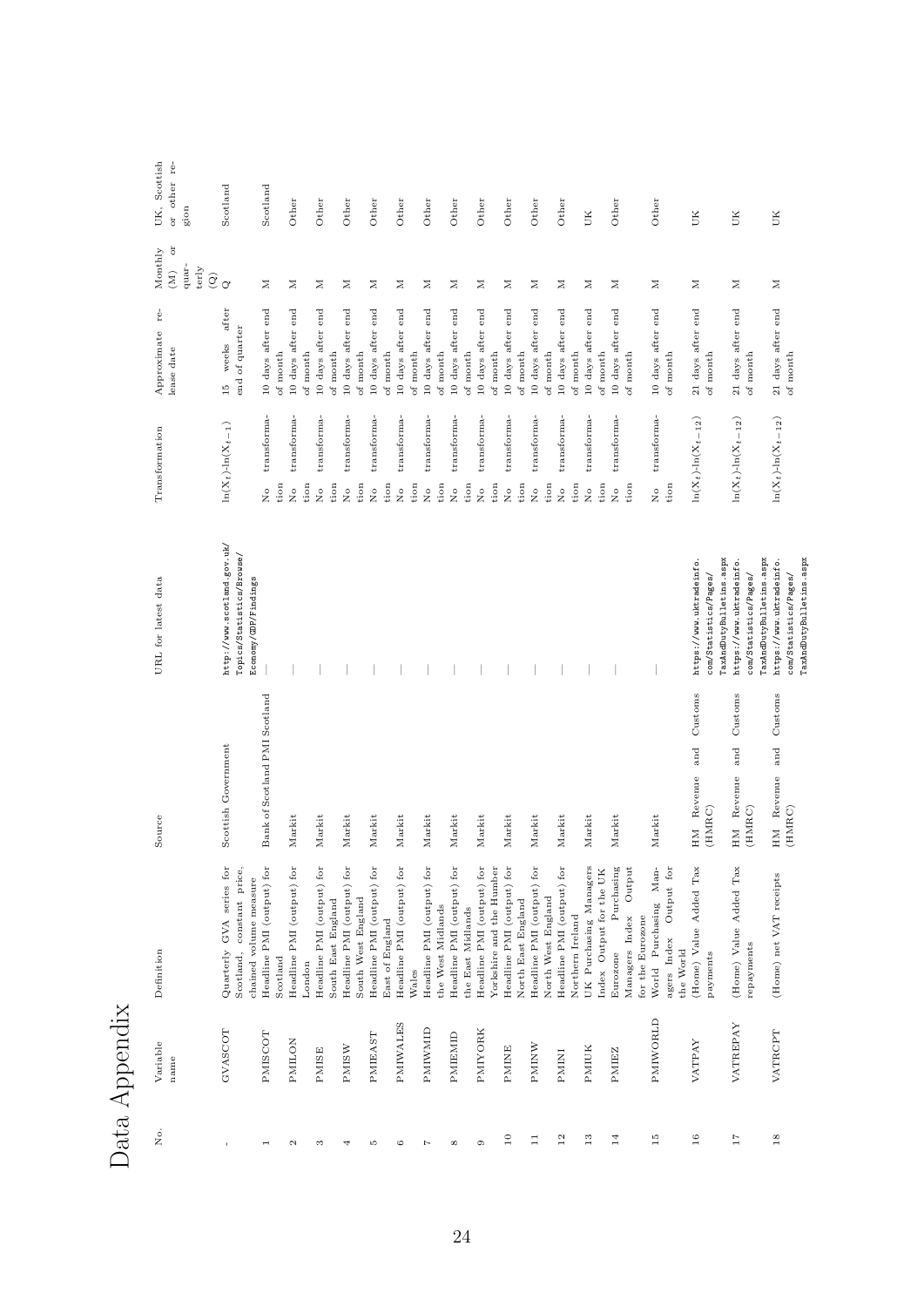| 19              | <b>IMPVAT</b>   | Import VAT receipts                                                                                                                                           | Revenue<br>HM                                | Customs<br>and | https://www.uktradeinfo                                                                                   | $\ln(X_t)$ -ln $(X_{t-12})$                   | 21 days after end                                                             | Z      | UК       |
|-----------------|-----------------|---------------------------------------------------------------------------------------------------------------------------------------------------------------|----------------------------------------------|----------------|-----------------------------------------------------------------------------------------------------------|-----------------------------------------------|-------------------------------------------------------------------------------|--------|----------|
|                 |                 |                                                                                                                                                               | (HMRC)                                       |                | TaxAndDutyBulletins.aspx<br>com/Statistics/Pages/                                                         |                                               | of month                                                                      |        |          |
| $20\,$          | <b>TOTALVAT</b> | Total VAT receipts                                                                                                                                            | HM Revenue<br>(HMRC)                         | Customs<br>and | TaxAndDutyBulletins.aspx<br>https://www.uktradeinfo<br>com/Statistics/Pages/                              | $\ln(X_t) - \ln(X_{t-12})$                    | 21 days after end<br>of month                                                 | Σ      | UК       |
| $\overline{21}$ | NEWVATREG       | New registrations for VAT                                                                                                                                     | Revenue<br>(HMRC)<br>HM                      | Customs<br>and | TaxAndDutyBulletins.aspx<br>https://www.uktradeinfo.<br>com/Statistics/Pages/                             | $\ln(X_t) - \ln(X_{t-12})$                    | $_{\rm end}$<br>21 days after<br>$_{\rm of\; month}$                          | z      | UК       |
| $^{22}$         | VATDEREG        | Deregistrations for Value<br>Added Tax                                                                                                                        | HM Revenue<br>(HMRC)                         | Customs<br>and | TaxAndDutyBulletins.aspx<br>https://www.uktradeinfo<br>com/Statistics/Pages/                              | $\ln(\mathbf{X}_t)$ -ln $(\mathbf{X}_{t-12})$ | 21 days after end<br>of month                                                 | z      | UК       |
| $\sqrt{23}$     | TRADEPOP        | (VAT-registered)<br>trader population<br>Live                                                                                                                 | HM Revenue<br>(HMRC)                         | Customs<br>and | TaxAndDutyBulletins.aspx<br>https://www.uktradeinfo.<br>com/Statistics/Pages/                             | $\ln(X_t) - \ln(X_{t-12})$                    | 21 days after end<br>of month                                                 | Z      | UК       |
| 24              | GFKCC           | consumer confi-<br>dence barometer<br>Monthly                                                                                                                 | Markit                                       |                |                                                                                                           | transforma-<br>tion<br>$\frac{1}{2}$          | weeks after end of<br>Z<br>Approximately<br>$\quad$ month                     | Z      | Scotland |
| 25              | BOSJOBS_PL      | Index of permanent staff<br>placements (seasonally ad-<br>justed)                                                                                             | Markit                                       |                |                                                                                                           | transforma-<br>tion<br>$\rm _{No}^{\circ}$    | 21 days after end<br>of month                                                 | $\geq$ | Scotland |
| 26              | BOSJOBS_ST      | aff<br>$\frac{1}{a}$<br>£,<br>Index of permanent<br>(seasonally<br>demand<br>justed)                                                                          | Markit                                       |                |                                                                                                           | transforma-<br>tion<br>$\frac{1}{2}$          | 21 days after end<br>of month                                                 |        | Scotland |
| $27\,$          | <b>NEND</b>     | vided by those receiving<br>Claimant count rate (i.e.<br>number of those receiving<br>ŧ<br>ð<br>JA plus the number<br>Jobseekers Allowance<br>workforce jobs) | Office for National Statistics               |                | regional-labour-market-statistics,<br>http://www.ons.gov.uk/ons/<br>rel/subnational-labour/<br>index.html | $\ln(X_t)$ -ln $(X_{t-1})$                    | 15 days after end<br>of month                                                 | Σ      | Scotland |
| $^{28}$         | UKIP            | Index of Production                                                                                                                                           | Office for National Statistics               |                | http://www.ons.gov.uk/ons/rel/<br>iop/index-of-production/index<br>htm <sub>1</sub>                       | $\ln(X_t) - \ln(X_{t-1})$                     | $\delta$<br>r.<br>weeks after end<br>Approximately<br>$m$ onth                | z      | UК       |
| $^{29}$         | <b>IOSG</b>     | UK Index of Services                                                                                                                                          | Office for National Statistics               |                | http://www.ons.gov.uk/ons/rel/<br>ios/index-of-services/index.<br>htm <sub>1</sub>                        | $\ln(X_t) - \ln(X_{t-1})$                     | $\delta$<br>$\circ$<br>weeks after end<br>Approximately<br>month              | Σ      | UК       |
| $\overline{30}$ | <b>UKCPI</b>    | UK consumer price infla-<br>tion (CPI) index                                                                                                                  | Office for National Statistics               |                | http://www.ons.gov.uk/ons/<br>taxonomy/index.html?nscl=<br>Consumer+Prices+Index                          | $\ln(X_t) - \ln(X_{t-1})$                     | ð<br>$\mathfrak{a}$<br>weeks after end<br>Approximately<br>$m$ onth           | Σ      | UК       |
| 51              | UKEXPORTS       | Total UK exports (million,<br>seasonally adjusted)                                                                                                            | Office for National Statistics               |                | http://www.ons.gov.uk/ons/rel/<br>uktrade/uk-trade/index.html                                             | $\ln(X_t)$ -ln $(X_{t-1})$                    | $\circ$<br>$\circ f$<br>weeks after end<br>Approximately<br>$\bf{month}$      | Z      | UK       |
| 32              | UKIMPORTS       | Total UK imports (million,<br>seasonally adjusted)                                                                                                            | Office for National Statistics               |                | http://www.ons.gov.uk/ons/rel/<br>uktrade/uk-trade/index.html                                             | $\ln(X_t) - \ln(X_{t-1})$                     | $\rm ^{of}$<br>$^{\circ}$<br>weeks after end<br>Approximately<br>$\bf{month}$ | Z      | UК       |
| 33              | UKREFINE        | and<br>$er -$<br>process oil at UK refin<br>Throughput of crude<br>ies, Table 3.12                                                                            | Department of Energy and Cli-<br>mate Change |                | oil-and-oil-products-section-3-energy-trends<br>government/statistics/<br>https://www.gov.uk/             | $\ln(X_t) - \ln(X_{t-12})$                    | $\sigma$<br>${}^{\circ}$<br>weeks after end<br>Approximately<br>$m$ onth      | Z      | UК       |
| 34              | RSI             | $\frac{1}{\zeta}$<br>P<br>Index of retail sales<br>ume at basic prices                                                                                        | Scottish Government                          |                | http://www.scotland.gov.uk/<br>Topics/Statistics/Browse/<br>Economy/PubRSI                                | $\ln(X_t) - \ln(X_{t-1})$                     | $\circ^{\text{f}}$<br>ю<br>weeks after end<br>Approximately<br>quarter        | G      | Scotland |